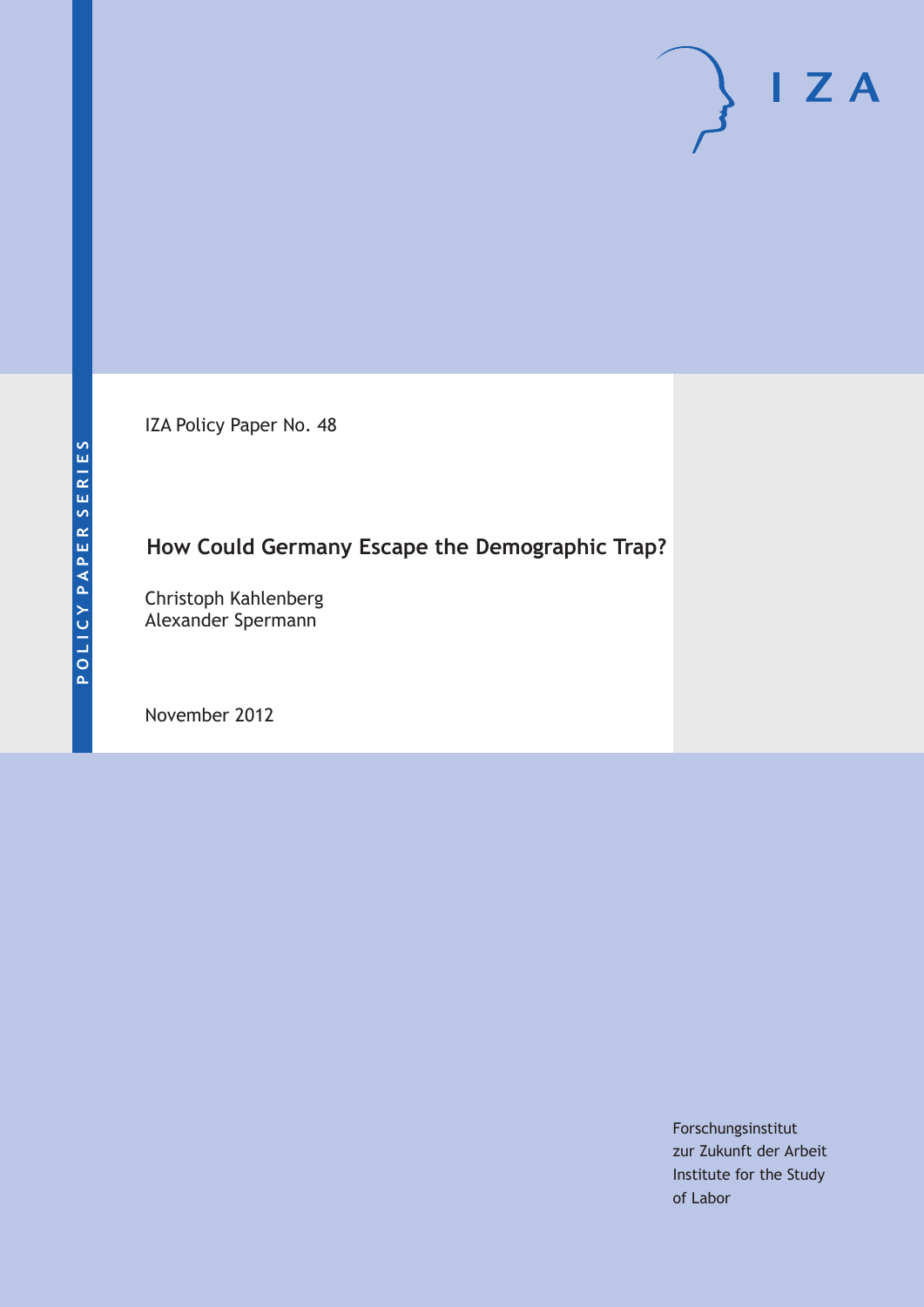# **How Could Germany Escape the Demographic Trap?**

# **Christoph Kahlenberg**

*Randstad Deutschland*

# **Alexander Spermann**

*Randstad Deutschland, University of Freiburg, IZA and DDN*

> Policy Paper No. 48 November 2012

> > IZA

P.O. Box 7240 53072 Bonn Germany

Phone: +49-228-3894-0 Fax: +49-228-3894-180 E-mail: [iza@iza.org](mailto:iza@iza.org)

The IZA Policy Paper Series publishes work by IZA staff and network members with immediate relevance for policymakers. Any opinions and views on policy expressed are those of the author(s) and not of IZA, which itself takes no institutional policy positions.

The Institute for the Study of Labor (IZA) in Bonn is a local and virtual international research center and a place of communication between science, politics and business. IZA is an independent nonprofit organization supported by Deutsche Post Foundation. The center is associated with the University of Bonn and offers a stimulating research environment through its international network, workshops and conferences, data service, project support, research visits and doctoral program. IZA engages in (i) original and internationally competitive research in all fields of labor economics, (ii) development of policy concepts, and (iii) dissemination of research results and concepts to the interested public.

The papers often represent preliminary work and are circulated to encourage discussion. Citation of such a paper should account for its provisional character. A revised version may be available directly from the corresponding author.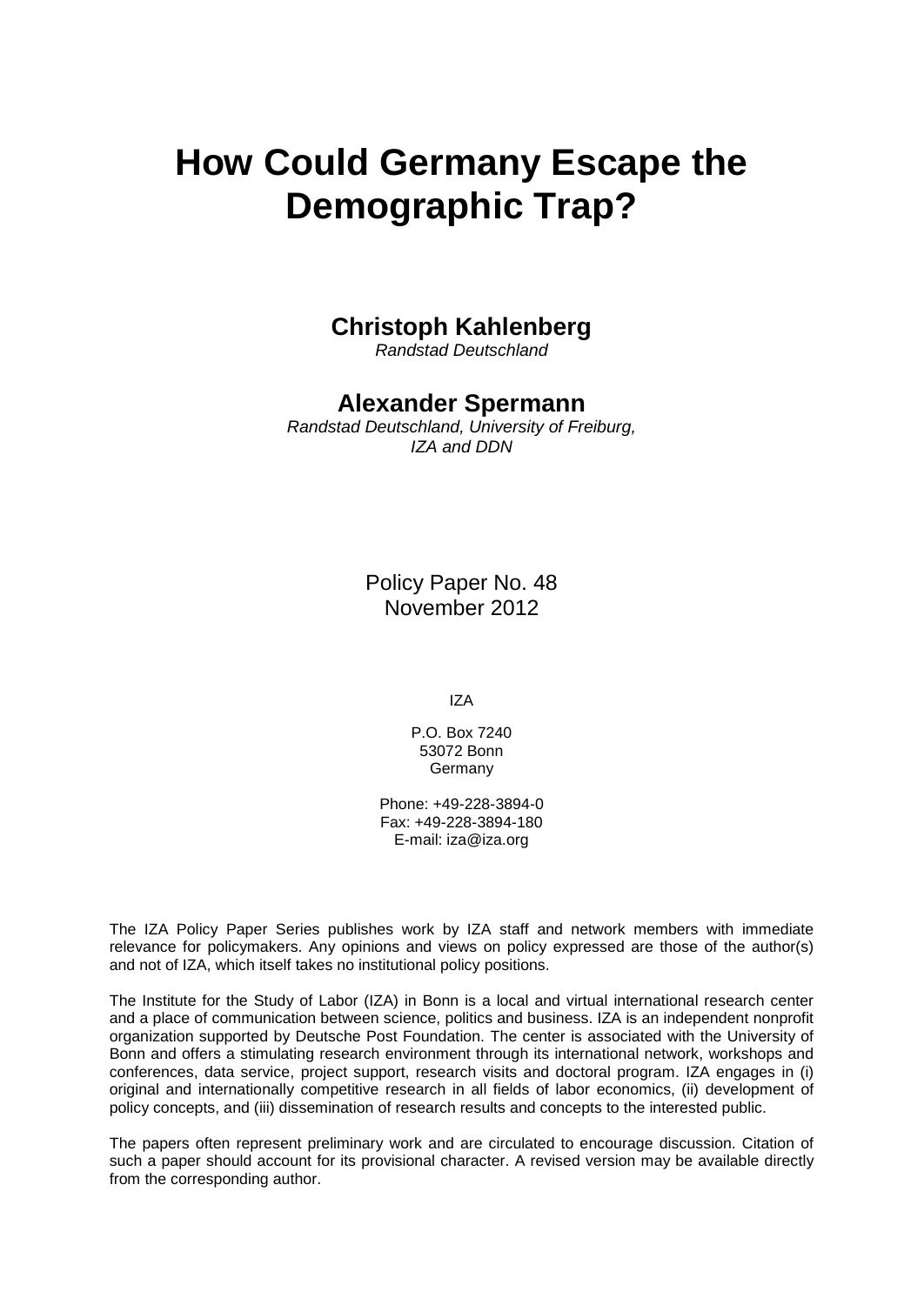IZA Policy Paper No. 48 November 2012

# **ABSTRACT**

# **How Could Germany Escape the Demographic Trap?**

Demographic change is perceived as a threat for wealth rather than a challenge in Germany. The debate on skilled labor shortage is a proof for this view. The paper surveys the most important German studies on skilled labor shortage. Meanwhile, a consensus on solutions has emerged in academia. Increasing the participation rates of elderly, women and facilitating qualified immigration as well as improving productivity are the mainstream recommendations. The paper provides descriptive statistical evidence that temporary agency work could contribute to solve the skilled labor shortage problem via these four channels. However, it is far from clear that productivity increases are the most important and most sustainable way out of the demographic trap. Against this background the government's demographic strategy is assessed. It turns out that the government has not a coherent strategy yet to solve the demographic issues ahead.

JEL Classification: I2, J2, J4

Keywords: demography in Germany, qualification, training, temporary agency work

Corresponding author:

Alexander Spermann Randstad Deutschland Helfmann-Park 8 65760 Eschborn Germany E-mail: [alexander.spermann@de.randstad.com](mailto:alexander.spermann@de.randstad.com)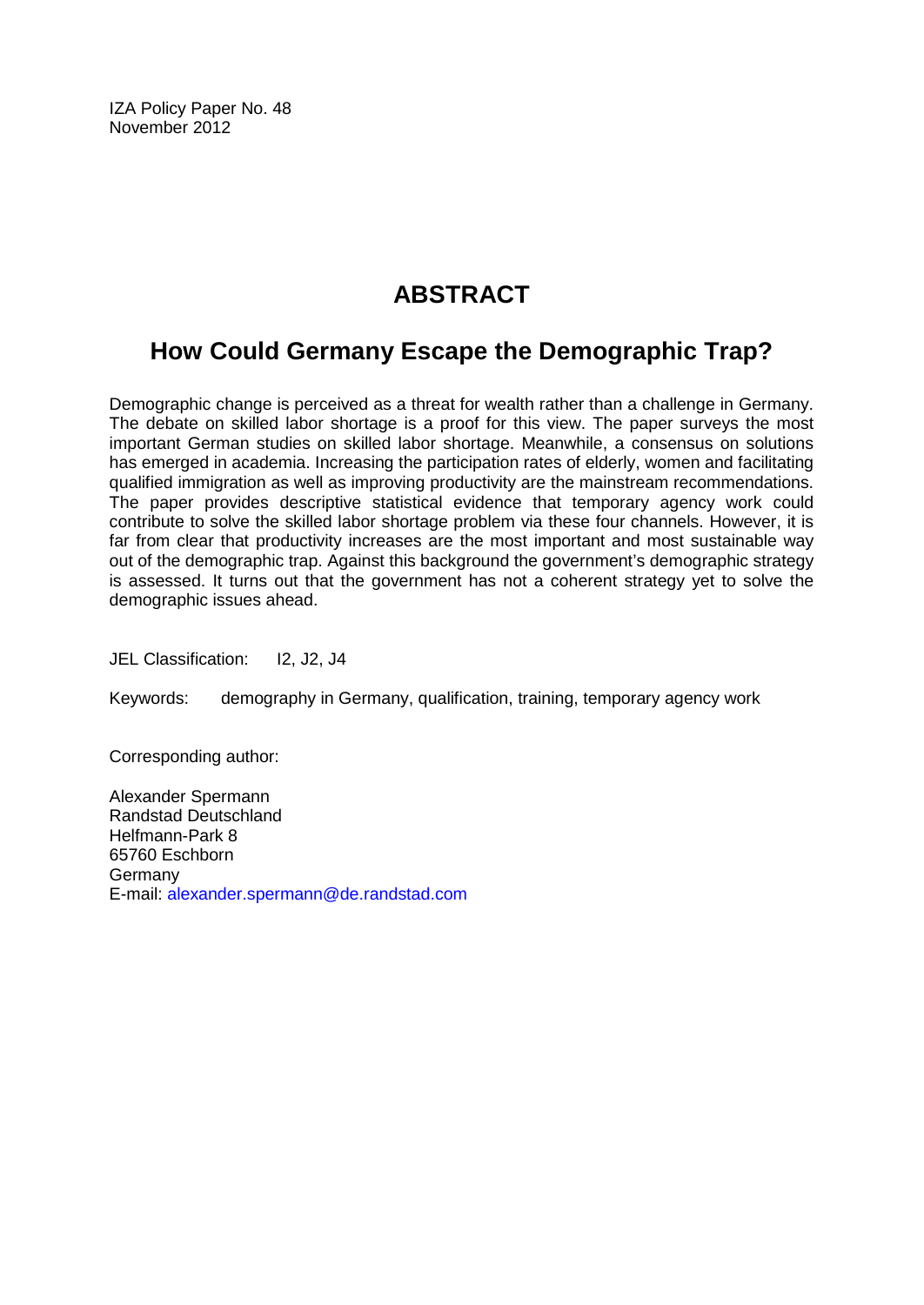#### **Summary**

After Japan, Germany is the nation in the world most affected by demographic change. The combination of high life expectancy and a low birth rate leads to a "demographic trap." Recently, public discussion has intensified on the subject of the most important harbinger of demographic change: the lack of skilled labor. This discussion is generally marked by anxiety about the future. How will Germany maintain its high standard of living as its workforce decreases in number and there are ever fewer skilled workers available?

Yet the economic crux of the challenge is largely ignored: demographic change leads to a productivity problem. Today, 100 workers must work to supply the needs of about 34 elderly persons, but by the year 2040, those same 100 workers will have to provide for 62 elderly persons. Accordingly, future workers will have to be significantly more productive in order to prevent a decline in the principal indicator of prosperity – per capita GDP.

Does the demographic strategy pursued by Germany's government in 2012 reflect this central challenge? Only to a certain extent. Indeed, by now there is broad consensus in the academic literature and politics that the labor shortage now emerging as a harbinger of demographic change can be offset through higher participation rates among older workers and women and by the increased immigration of qualified workers. Yet the insight that increased productivity represents the most important and most sustainable way out of the demographic trap is not widespread at all.

The core message of this paper is that qualification – in the form of lifelong learning – is a central driver of increased productivity and, by extension, the solution to escaping the demographic trap. Labor productivity can be increased through qualification, and capital productivity increased by innovation. Qualified personnel are the essential precondition for an innovative economy. It is innovation that leads to economic growth. Therefore, all institutions engaged in education and further training must orient their efforts to the path of sustained economic growth. If this is successful, then Germany will meet its demographic challenge without a decline in prosperity.

The authors wish to thank the individuals who participated in lectures held as part of the Randstad Labor Market Lecture Series in Eschborn, Gießen, Halle, Heilbronn, Kamen, Karlsruhe, Leipzig, Mannheim, Munich, Saarbrücken, Ulm, Villingen-Schwenningen and Wackersdorf for their critical comments and stimulating discussions.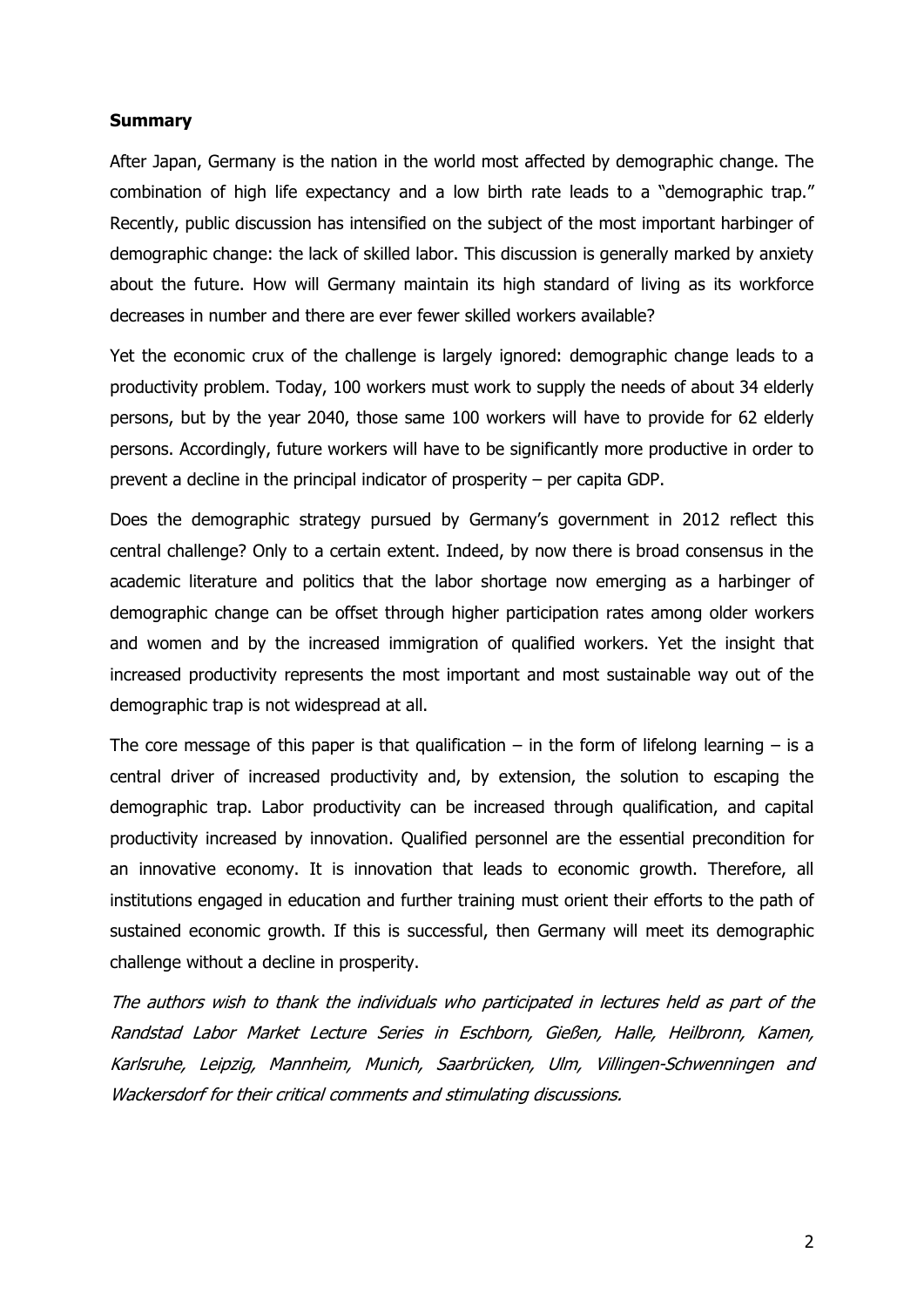#### **1 Introduction**

Contrary to all fears, the economic and financial crisis has left scarcely any traces on the German labor market. Never before have so many people been working in Germany and the last time the unemployment rate was just 18 years ago as low as in 2011. Unemployment is low among young people and the proportion of the long-term unemployed has also fallen significantly. Full employment prevails in a number of regional labor markets, such that it is difficult to fill vacancies (see Federal Employment Agency 2011a,b).

Against this background, there are structural problems evident in the labor market. The new danger to the German labor market is the "skilled labor shortage", a veritable buzzword in Germany at present. This notion always has a negative connotation. Without skilled workers, it is frequently said, the German economy cannot grow, and without skilled workers, Germany will become poorer in the medium term. One regularly hears complaints from associations and companies about the lack of skilled labor, especially in what are known as the MINT fields (Mathematics, Informatics, the Natural Sciences and Technology, and thus the acronym also includes engineers) (see Institute for German Economic Research 2011 and Anger et al. 2012). In addition, bottlenecks exist in the training market, as there are fewer applicants than there have been in a very long time (see Autorengruppe Bildungsberichterstattung 2012).

Some labor market economists regard the lack of skilled labor as a central problem (see Zimmermann 2010). Others believe that this problem will be solved by the full freedom of movement granted as of 1 May 2011 to workers in Central and Eastern European nations that joined the EU in 2004 (see Sinn 2011). There is general consensus that skilled labor shortage does not exist nationwide today; instead, there are branch-specific and regional bottlenecks (see Brenke 2010, Fuchs and Zika 2010).

Upon closer scrutiny, the lack of skilled labor is one of the first perceptible consequences of demographic change. Visionary thinkers such as Kurt Biedenkopf and Meinhard Miegel (1982) were already suggesting such a connection decades ago. In Germany they were both regarded as premature alarmists. In the US, the Hudson Institute has issued similar warnings, arguing that as the baby-boom generation retires, there will be major problems for economic growth (given continuing low birth rates) because of a lack of skilled and specialized workers (see Freeman 2006).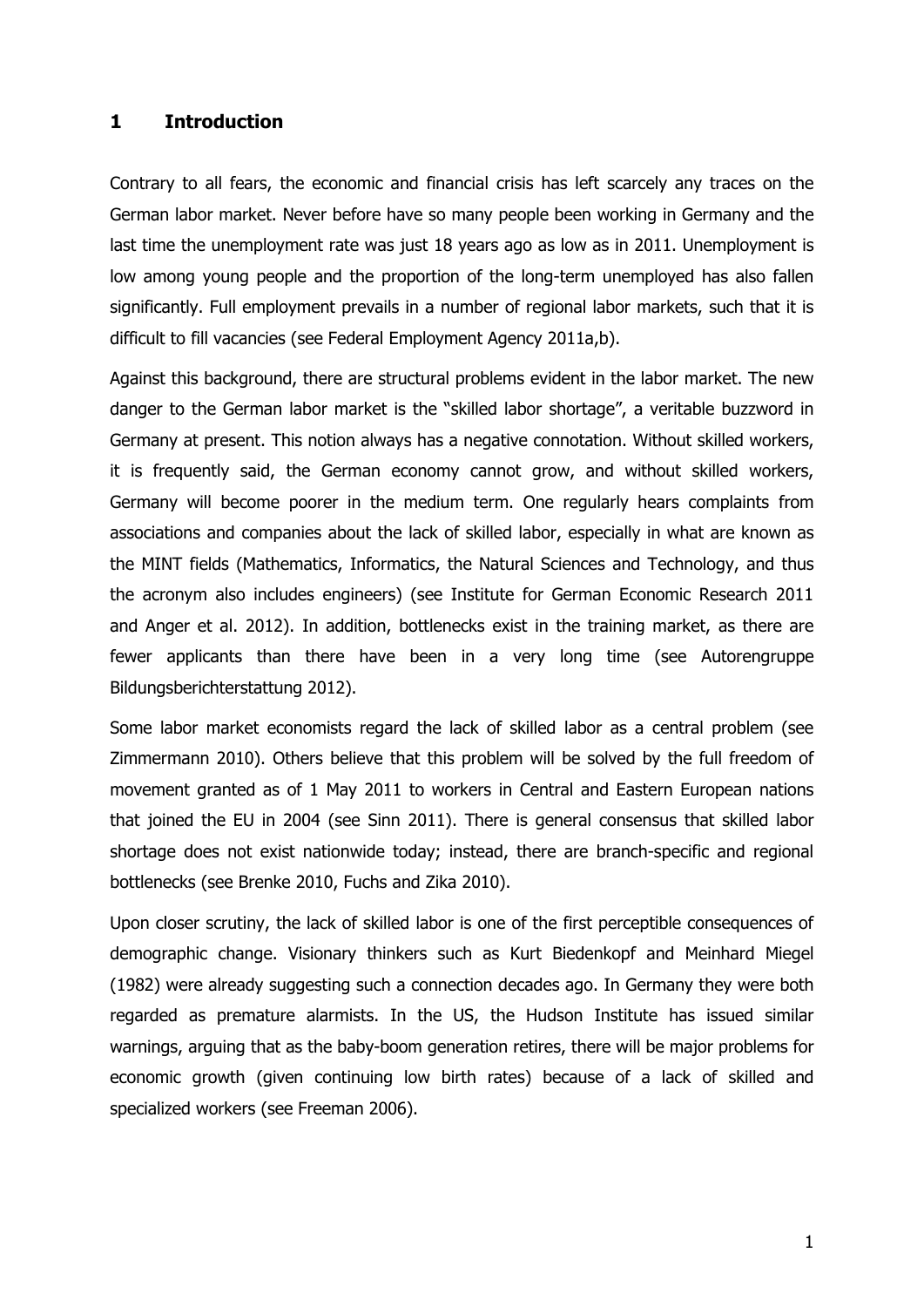German economists began to grapple early on with the connections between demographic change and the labor market. For example, the Mannheim Research Institute for Economic and Demographic Change (MEA) (now known as the Munich Center for the Economics of Aging) was founded in 2001. The German Council of Economic Experts had addressed this issue as well, publishing in 2011 a report titled the "Challenges of Demographic Change" (Sachverständigenrat 2011). The core message: due to improved health care and better nutrition, the German population is becoming older. At the same time there is a low birth rate, particularly on account of high income levels and a strong social net. The consequence is that the population is aging and diminishing in numbers  $-$  with a falling potential labor force. When looked at in global comparison, Germany is especially hard hit by this phenomenon; only Japan is more challenged. As the high birth rate and well-educated generation born in the fifties and sixties and is no longer available to the labor market, demographic change will intensify the shortage of skilled labor. In addition, we need to consider the inexorable structural transformation that is taking place toward a service economy. During the most recent economic and financial crisis, the service sector continued to grow, even in those regions most affected by crisis. Many national and international studies predict continued growth in the financial services and temporary employment sectors, and especially in health care (see Sachverständigenrat 2011, and 2008, Gratton 2011). At the same time, the crisis has demonstrated that a nation with a strong industrial core and great international competitiveness  $-$  such as Germany  $-$  can be very resilient in the face of crisis (see Fuchs et al. 2010). An expanding service sector creates a different set of requirements for worker skills. In addition to specific knowledge in one's field, what are known as "soft skills" become especially important. Yet the education and further training system has not yet adequately adjusted to the requirements of the labor market.

Another irreversible trend is that of economic globalization. International trade in goods and services has led to major changes in the labor market (see Stiglitz 2006). As an exporting nation, Germany is dependent on international trade – and profits greatly from globalization (see Sachverständigenrat 2006). Highly skilled workers enable German industry to be highly competitive. Without globalization, the export economy would be smaller and there would be less need for skilled workers.

Finally, innovations in industrial and information technology have a fundamental impact on the labor market. Automation increases productivity, and therefore leads necessarily to a lower demand for unskilled workers. Simple routine tasks can frequently be replaced by intelligent technologies – but only if this makes economic sense. Thus, machines can perform physical tasks more productively than people (especially in agriculture and industry),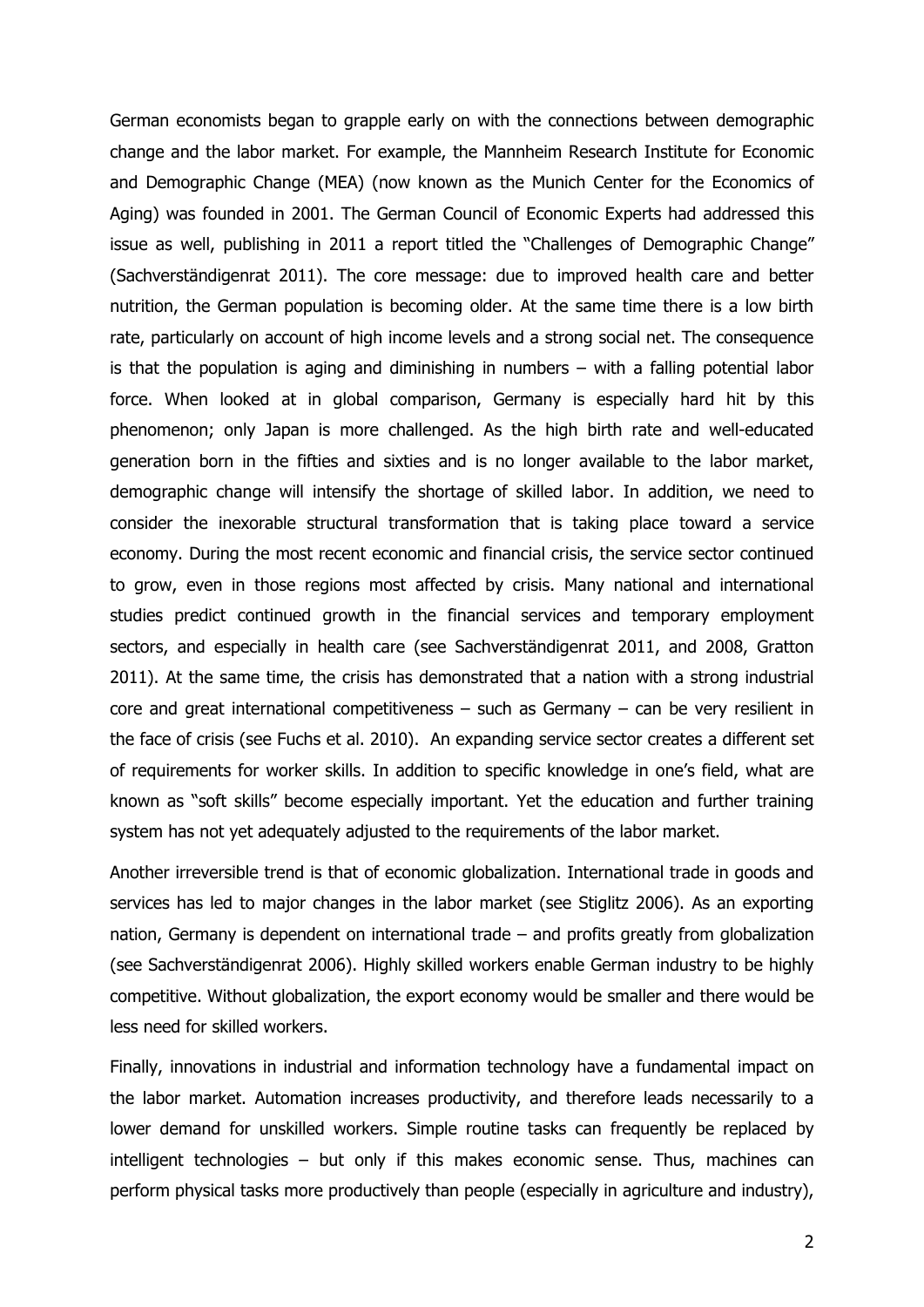but white-collar activities with a large proportion of routine tasks (especially in the banking industry) could also become automated (see Spitz-Oener 2006). Lower demand for unskilled workers is also driven by the outsourcing of simple tasks to less expensive countries abroad, a shift made possible by information technology. These changes all increase the relative proportion of highly skilled jobs in Germany. As a consequence, a dual labor market is developing, with unemployment in the area of unskilled work and a labor shortage for skilled and highly skilled workers (see Autor et al. 2006, Sachverständigenrat 2008).

This paper focuses on the connections between demographic change and the labor market. It specifically examines whether qualification could contribute to managing demographic change. In Chapter 2, we will summarize the findings of the most important academic studies on the harbinger of demographic change – the shortage of skilled workers. In Chapter 3, we will examine qualification in the form of lifelong learning as a key strategy and describe the contribution made by temporary employment to solving the skilled labor shortage. In Chapter 4 we will critically examine the German government's demographic strategy against the background of the analyses described above. Chapter 5 will present a summary and outlook for the future.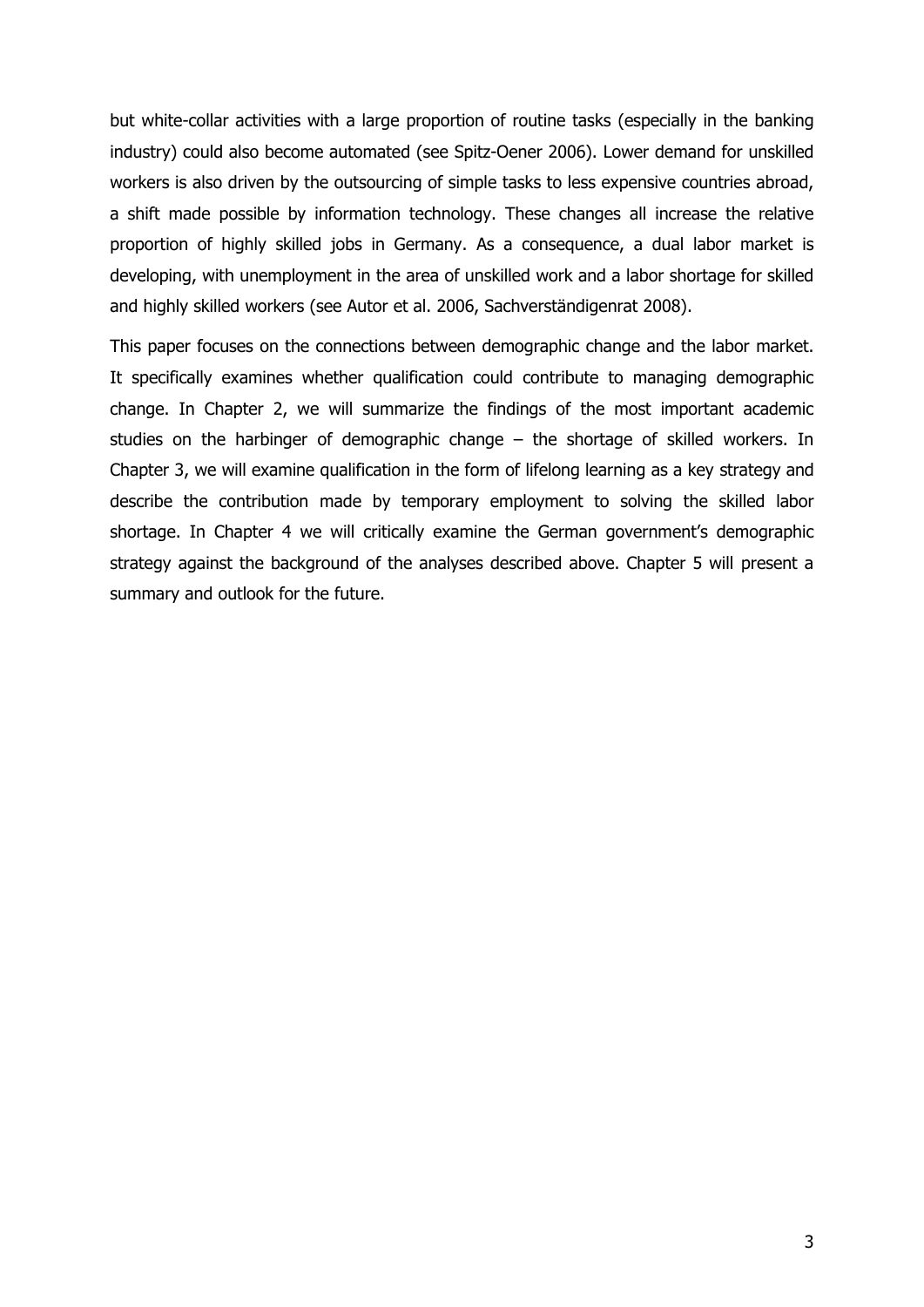# **2 A harbinger of demographic change: the skilled labor shortage**

# **2.1 The demography trap**

No study about Germany's future can avoid the issue of demographic change. The central problem is that the average age of Germans is increasing – with the consequence that there is a rising proportion of the grey force/best agers/Generation 50-plus, or whatever the euphemism of the moment for this group. For the leading management thinker Peter Drucker, the dramatic increase in life expectancy is actually the critical change of the  $21<sup>st</sup>$ century – even more significant than technological progress or globalization (see Drucker 2008).

Figure 1 shows that Japan, Germany and Italy are the three nations with the greatest demographic challenges as of 2010:





Source: Berkhout et al. (2012), p. 192.

Yet, an aging population is not an issue only for these three countries but for all of Europe, as illustrated in Figure 2.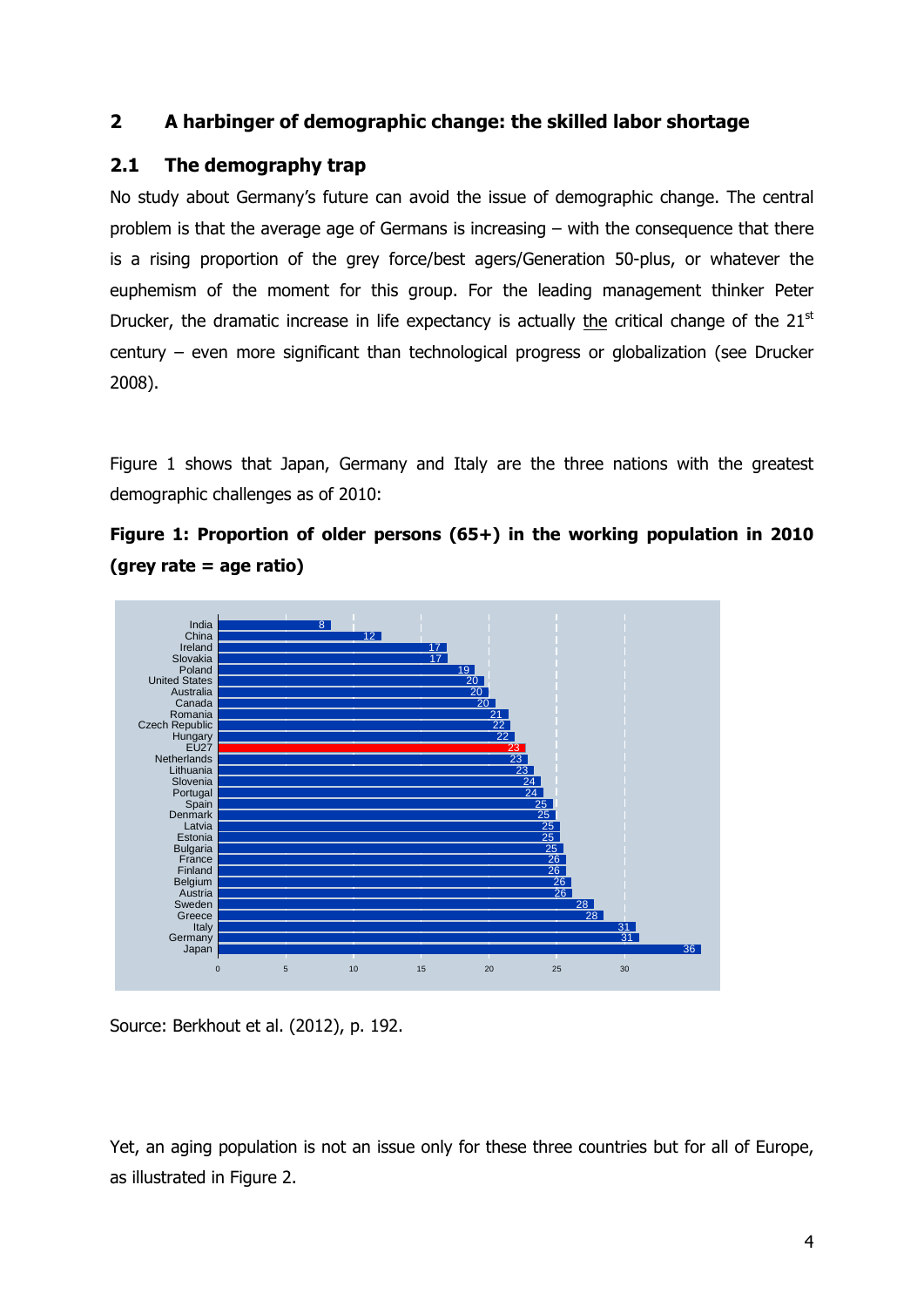

**Figure 2: Age distribution in the population of the EU-27 states (2010 in comparison to 2050)**

Source: Berkhout et al. (2012), p. 193.

These two figures provide crucial insight into the issue of demographic change. They illustrate two changes, which on their faces seem to be welcome developments. First: We are living progressively longer due to good nutrition and medical care; second: since we live in a wealthy nation with well functioning pension insurance, fewer children are born.

However, the combination of rising life expectancy and falling birth rates is leading us toward what has been termed the demography trap. Currently, it is especially the shortage of skilled labor that has been the focus of discussion as a harbinger of demographic change. As the following analysis of recent scientific studies reveals, dealing with the core problem has been postponed for years. To the extent that more elderly people are working, more women are working in more highly skilled occupations, and more skilled immigrants are employed, the challenge of demographic change has become less pressing. Yet, the time will inevitably come when higher participation rates and augmented immigration alone will no longer suffice to meet this challenge.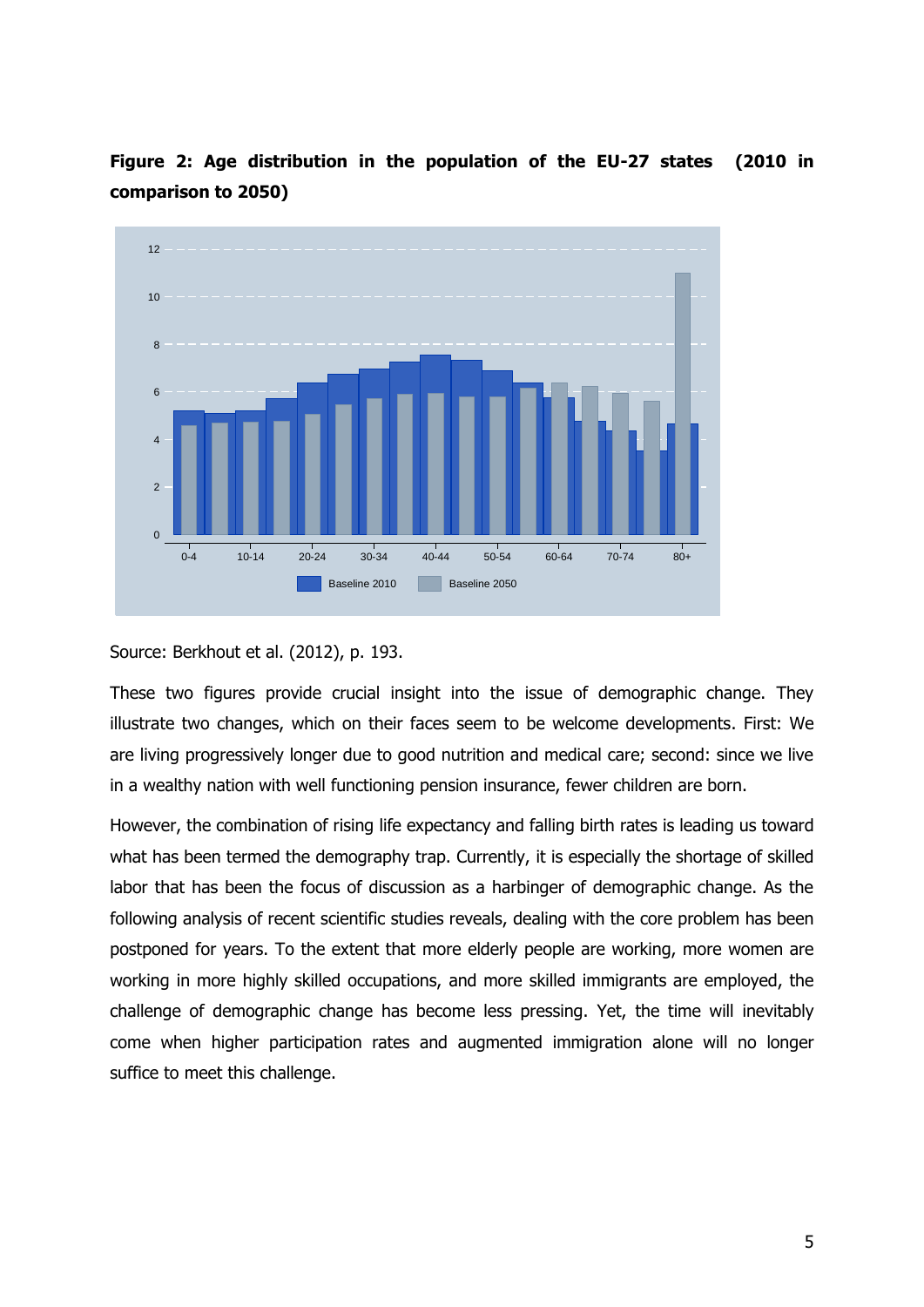# **2.2 Studies on the skilled labor shortage**

# **2.2.1 The Prognos study**

The Swiss research institute Prognos has calculated that by 2030, Germany will have a labor gap of approx. 5.5 million individuals, assuming that there is net immigration of 300,000 persons per year (see vbW 2008). Should this level of immigration fail to occur, the gap will increase to more than 7 million workers. According to Prognos, the greatest deficit in the labor force will be for highly skilled personnel (individuals with a college degree). In 2030 there will be a shortage of 2.4 million persons just in this category alone. The Prognos study does not predict comparably strong demand for workers with vocational degrees. Here, the labor shortage will total approx. 2.15 million persons. By contrast, it estimates that the shortage of untrained workers will remain relatively constant. In 2030, this is expected to be only 600,000 persons (see Figure 3).





Source: Vereinigung der Bayerischen Wirtschaft e.V. (2008): Arbeitslandschaft 2030, a study by Prognos AG

Assuming no fundamental change in conditions as they exist today, Prognos AG predicts that as a consequence of the shortage in skilled workers, the rate of growth in the GDP will be cut in half by 2030. This would represent a cumulative loss of wealth of 4.6 trillion euros. Per capita GDP would thereby be 4,000 euros smaller than in a labor market without a shortage of workers. If one take into consideration (as illustrated in the graph above) that the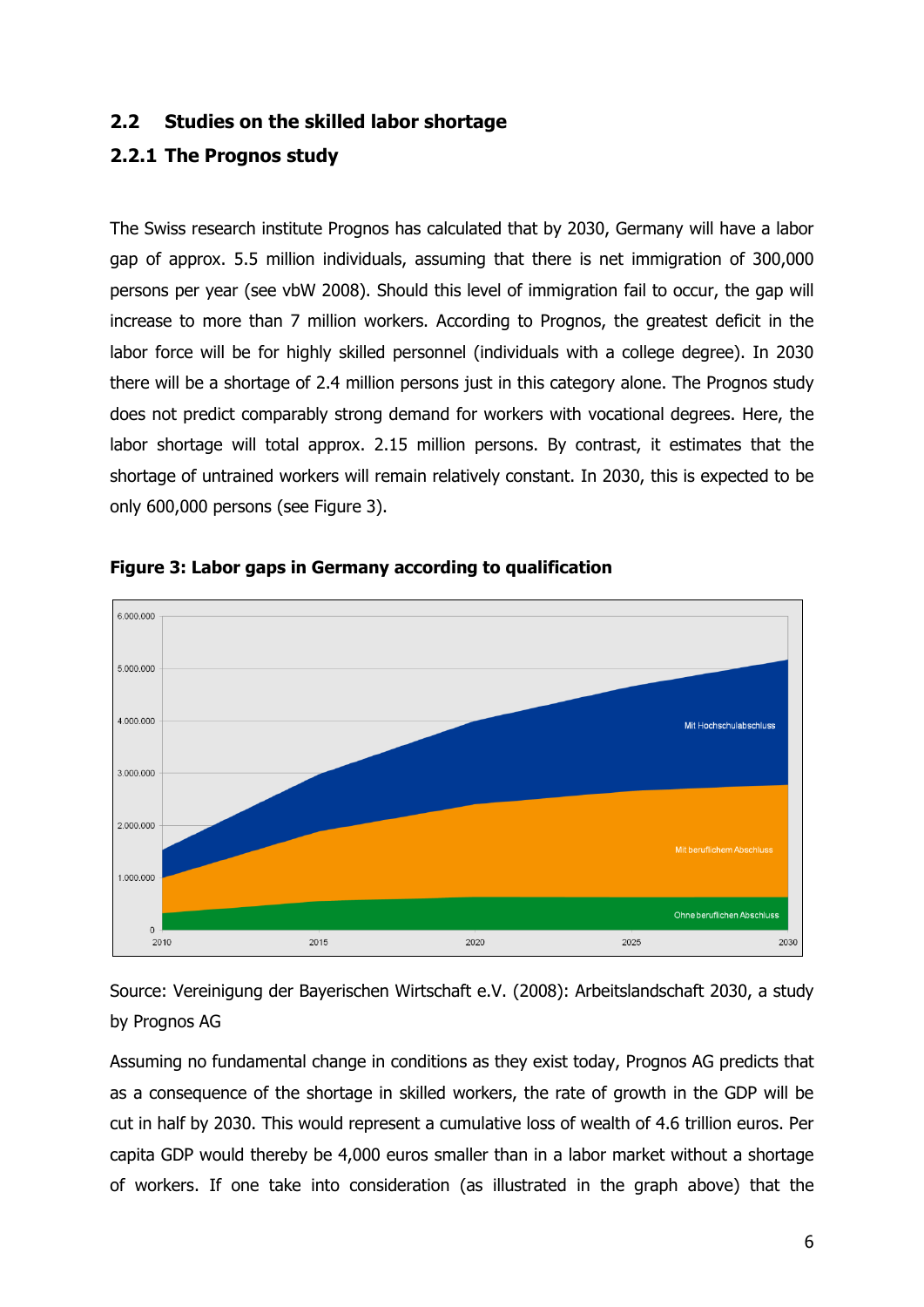shortage would primarily consist of college graduates, who tend to have very high rates of productivity, the loss of wealth as predicted by Prognos might even grow as high as 5.2 trillion euros.

However, the Prognos study indicates that these problems are potentially solvable. Based on two guiding principles – namely, flexibilization of the labor market and boosting the labor force participation rate – the institute suggests four action areas:

- 1. Greater flexibility in changing career tracks; that is, the ability of workers to change fields and jobs must become easier. This change alone would reduce the gap in skilled workers by 1.25 million persons.
- 2. Increase of the working week to 40 hours, which would reduce the gap by 1.6 million persons.
- 3. Greater labor market participation, especially by women and the elderly. This measure would cut down the labor shortage by 1.4 million persons.
- 4. Greater educational participation could close the gap by 1.2 million persons.

In their summary, the researchers at Prognos underscore the necessity of introducing several of these measures without delay. The need for quick action applies especially to interventions that take some time to achieve their effect, such as changes in the educational system. Increasing the participation rate or extending weekly working hours could generate successful results even in the relatively short term.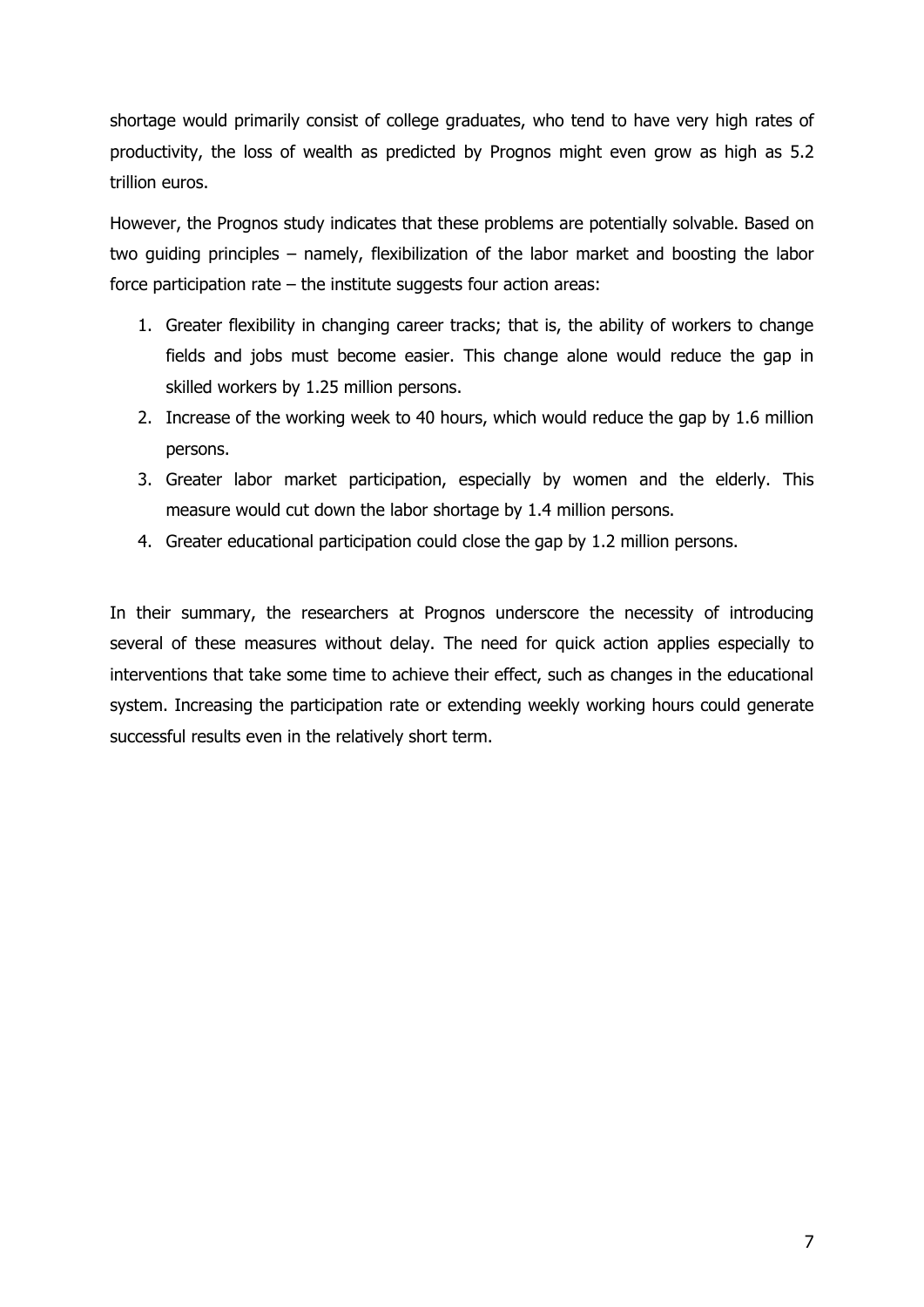#### **2.2.2 Study by the Federal Employment Agency**

According to a study by Germany's Federal Employment Agency (BA), by 2050 the potential workforce in Germany will fall to just 27 million persons due to demographic change (see Bundesagentur für Arbeit 2011a). The potential workforce includes those individuals who are employed, the unemployed, and the hidden labor reserve (see Fuchs/Zika 2010). The decline in the potential workforce will begin gradually but then accelerate from 2020 on as the baby boom generation retires. By the mid-2020s, the Federal Employment Agency predicts there will be approx. 6.5 million fewer employable individuals than today – with a fall in actual employment of approx. 500,000.

In its study, the Federal Employment Agency points out that it is not possible to calculate the gaps in the labor force in terms of the number of persons who are unemployed. For one thing, there are always a certain number of persons who are only unemployed very briefly, whether because they are just about to begin a new job or are just about to retire. For another, movements in the labor market also tend to be quite different in different regions. In this respect, there is often a mismatch between the jobs that are offered and the available labor force, for whatever reason. The study states that this mismatch "is a structural problem of the labor market, which actually increases during cyclical periods of economic growth" (see Bundesagentur für Arbeit 2011a, p. 6).

Therefore, establishing the existence of a gap in the workforce does not necessarily mean a corresponding number of vacancies. The risk of chronic underemployment can also occur during times of labor shortage, especially a shortage in skilled labor. This is the case because if companies cannot find qualified personnel, this has a direct impact on their willingness to invest. They eliminate new job creation, which includes jobs for less skilled individuals, and growth is slowed or can even turn negative. Ultimately, similar to the predictions by Prognos, the consequence is a loss of wealth for everyone. The Federal Employment Agency suggests that there are two potential responses to this quantitative and qualitative lack: first, to increase the numbers of employed individuals, and second, to increase the amount of value created through their work.

The goal of increasing the number of employed individuals, according to the Federal Employment Agency, can be achieved by increasing the labor force participation rate for persons already living in Germany and through increased immigration. In this respect, the emphasis on the part of the Federal Employment Agency in this double strategy is clearly on better utilization of domestic labor potential (see Bundesagentur für Arbeit 2011c). Value creation can primarily be augmented through more qualification and better use of individual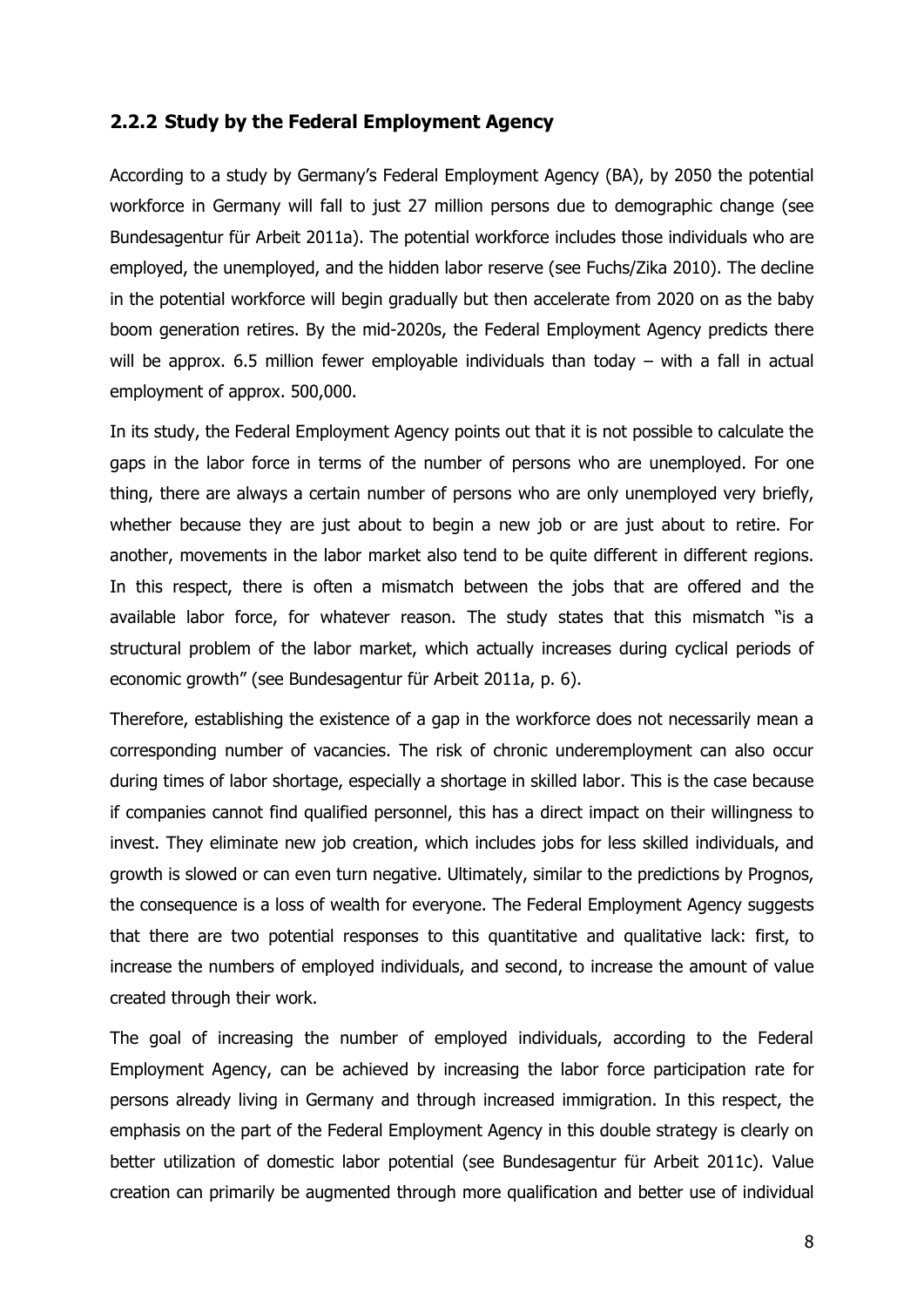performance potential. Expansion of working hours and more transparency regarding supply and demand in the labor market could also contribute to this process. In brief: according to the Federal Employment Agency, the goal must be to increase the potential workforce and to utilize that workforce in a qualitatively better way.

In its study, the Federal Employment Agency BA describes a total of ten areas for action:

- 1. Reduce the number of persons leaving school without graduating
- 2. Reduce the drop-out rate in training programs
- 3. Reduce the drop-out rate in universities
- 4. Increase labor force participation for persons over 55
- 5. Increase labor force participation for women (including raising the working hours for part-time employees)
- 6. Encourage the immigration of skilled workers
- 7. Increase working hours
- 8. Move forward with training and qualification programs
- 9. Increase transparency in the labor market
- 10. Review taxes and social-insurance contributions

The Federal Employment Agency emphasizes that the broader the range of approaches and the more inclusive the involvement of important actors, the better the nation will be able to deal with the shortage of skilled labor. Consequently, we can best combat the shortage of skilled labor by combining all of the factors named thus far. This also means starting from a broad social consensus, where each of the individual actors will have to pull its weight.

# **2.2.3 The Randstad studies "Bridging the Gap" and "Into the Gap"**

A 2010 study sponsored by Randstad also addresses the shrinking labor market resulting from demographic change. However, this study took a wider view, examining all of the EU 27 nations in addition to Germany (see Berkhout/van den Berg 2010: Bridging the Gap). Updated results with a focus on the year 2020 can be found in the "Into the Gap" study by Berkhout et al. (2012).

The Randstad studies take as their point of departure the employment goals agreed upon by the EU member states in 2000. These goals include a maximum unemployment rate of 4% and an average labor force participation rate of at least 70%. As of mid-2009 only the Netherlands, Denmark, Sweden, Germany and Austria had achieved the labor force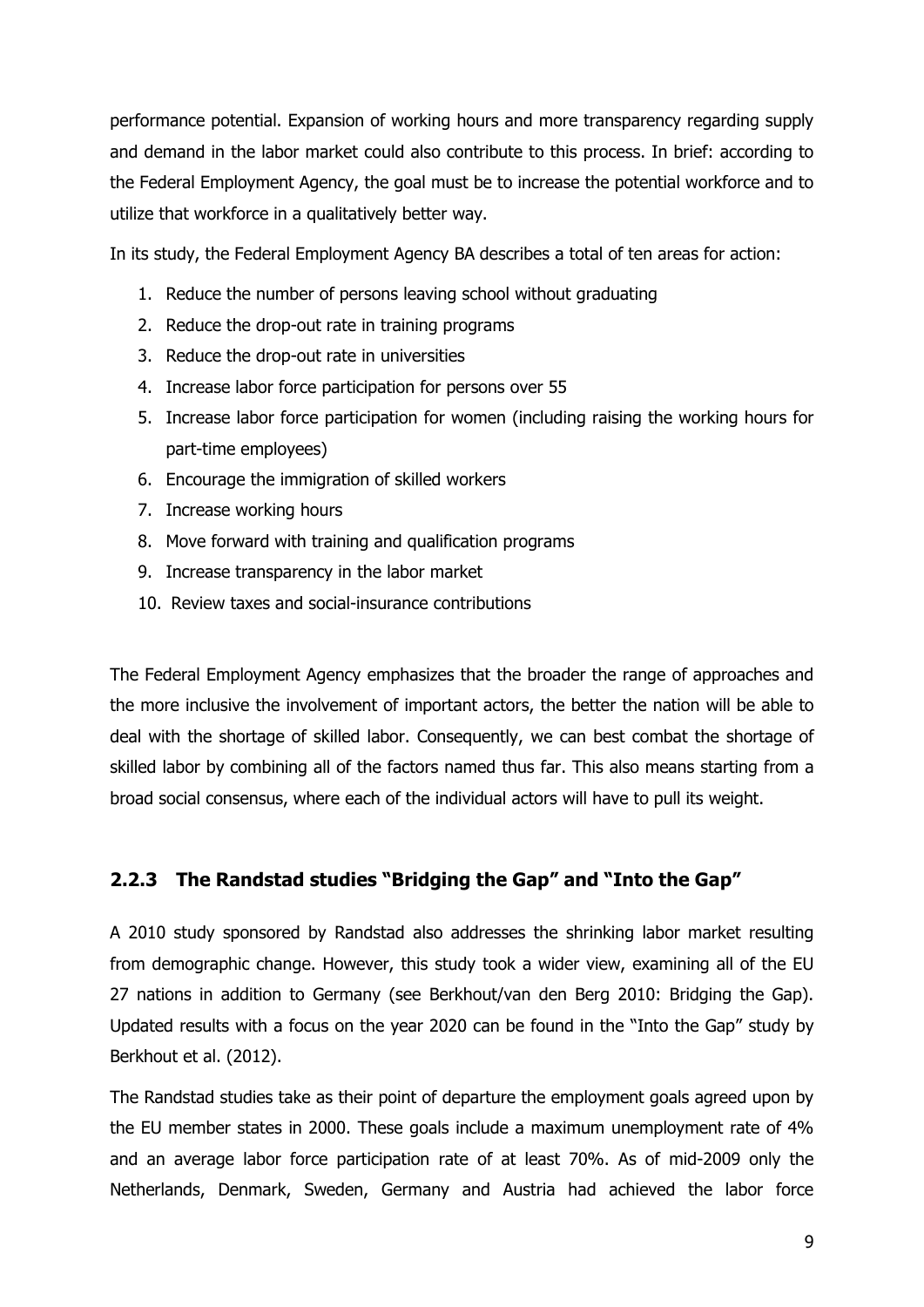participation rate target of 70% (see figure 4). Other nations that were close to achieving the target fell back as a result of the 2008–9 economic crisis.

The authors estimate an employment gap of 35 million persons for the EU-27 states in 2050, assuming continued immigration from other nations.

The authors see four basic areas for action for closing the employment gap:

- 1. Increase the labor force participation rate
- 2. Raise (real) productivity
- 3. Reduce local demand for labor
- 4. Promote migration



**Figure 4: 2009 labor force participation rates in European nations** 

Source: Berkhout, Ernest / van den Berg (2010)

The authors specifically advocate setting aside institutional obstacles that stand in the way of increasing the participation rate for older persons and for women. They suggest that these obstacles are also a problem in Germany (e.g. mandatory retirement age, matrimonial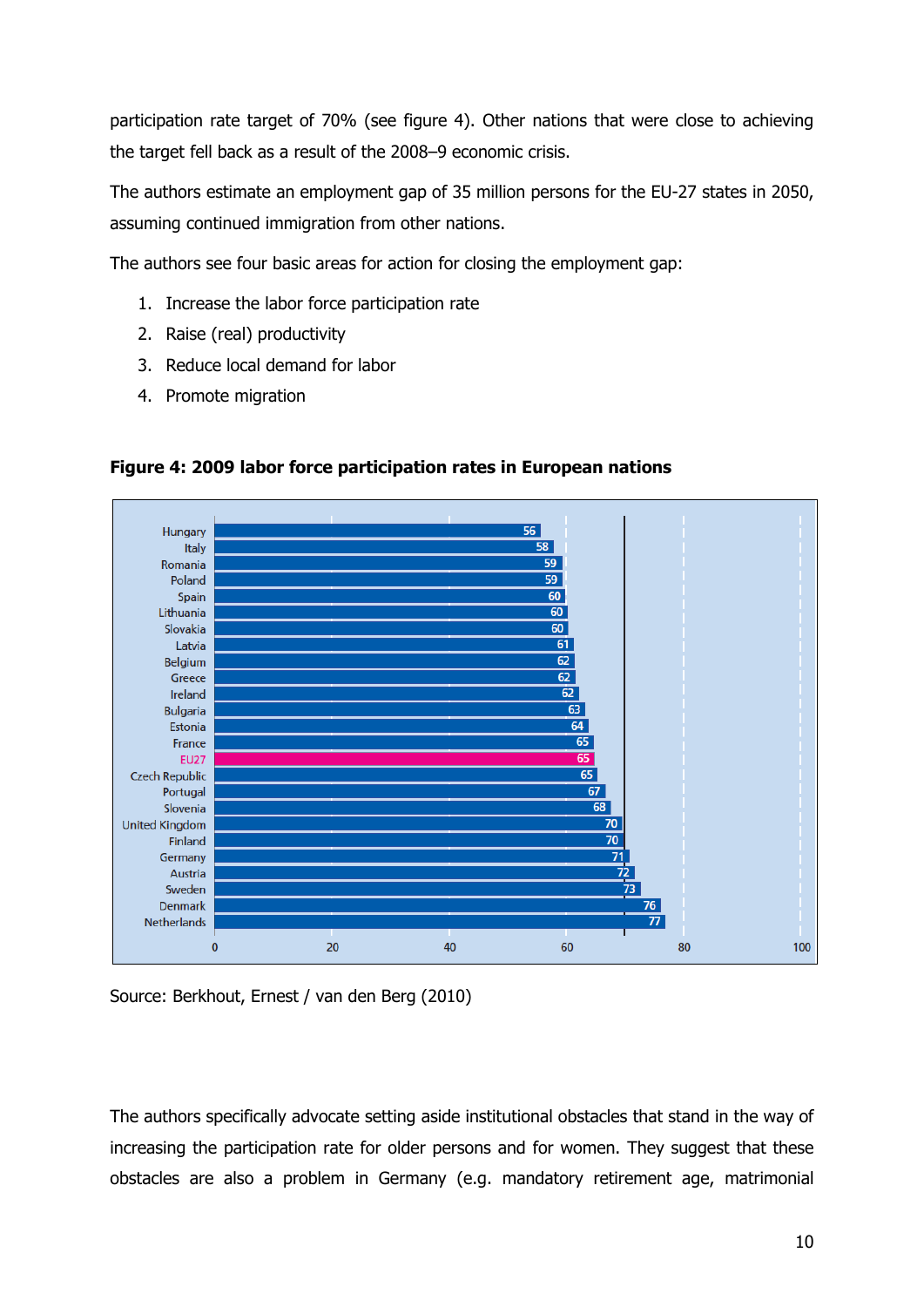splitting). In addition, the authors of the reports find it noteworthy that the participation rate among unskilled workers is "extremely low" (Berkhout/van den Berg 2010, p. XVII). In this regard they ascribe particular importance to the issue of qualification.

In addition, the study just cited favors flexible forms of employment such as time-restricted employment, temporary agency work, and self-employment. Following the Scandinavian model, the authors expect that "voluntary temporary work" will play a major role in raising the participation rate. Among the various forms of atypical employment, they ascribe an especially important role to part-time work. Part-time work is very largely the province of female employees. According to the study, atypical employment is a phenomenon mostly occurring in the older EU states, and is currently still underdeveloped in the Eastern European states, with the exception of Poland.

According to the authors, an orientation to unrestricted full-time employment contracts that include a high level of protection against dismissal – still regarded as the standard in Germany – leads to segmentation of the labor market into what are seen as "insiders" and "outsiders." Against this background, the study concludes that employment protection rules need to evolve so as to "reciprocally amplify flexibility and security in a functional way without enhancing the immanent tendencies for segmentation of the labor market" (Ibid. p. XVIII).

An update of the quantitative mismatch lead to the conclusion that the size of the employment gap will be smaller so that the skilled labor shortages will be postponed. This is mainly a result of the financial and economic crisis where labor market conditions have changed significantly (see Berkhout et al. 2012, p. XI).

# **2.2.4 The Bertelsmann Foundation study**

The Bertelsmann Foundation has also been engaged in studying the potential economic consequences of our aging society (see Bertelsmann Stiftung 2011). The authors of this study propose the thesis that the consequences of aging have been systematically underestimated. Assuming unchanging conditions, they suggest that Germany will face GDP losses as soon as the mid 2020s.

The study does not limit its focus to Germany, but reviews the old EU states (EU-15), the US, Japan, India and China (19 nations in total). The study takes as its point of departure the principle that a society's age structure has a broader impact on national economic growth than raw population figures. Even if all of the reciprocal effects are not yet fully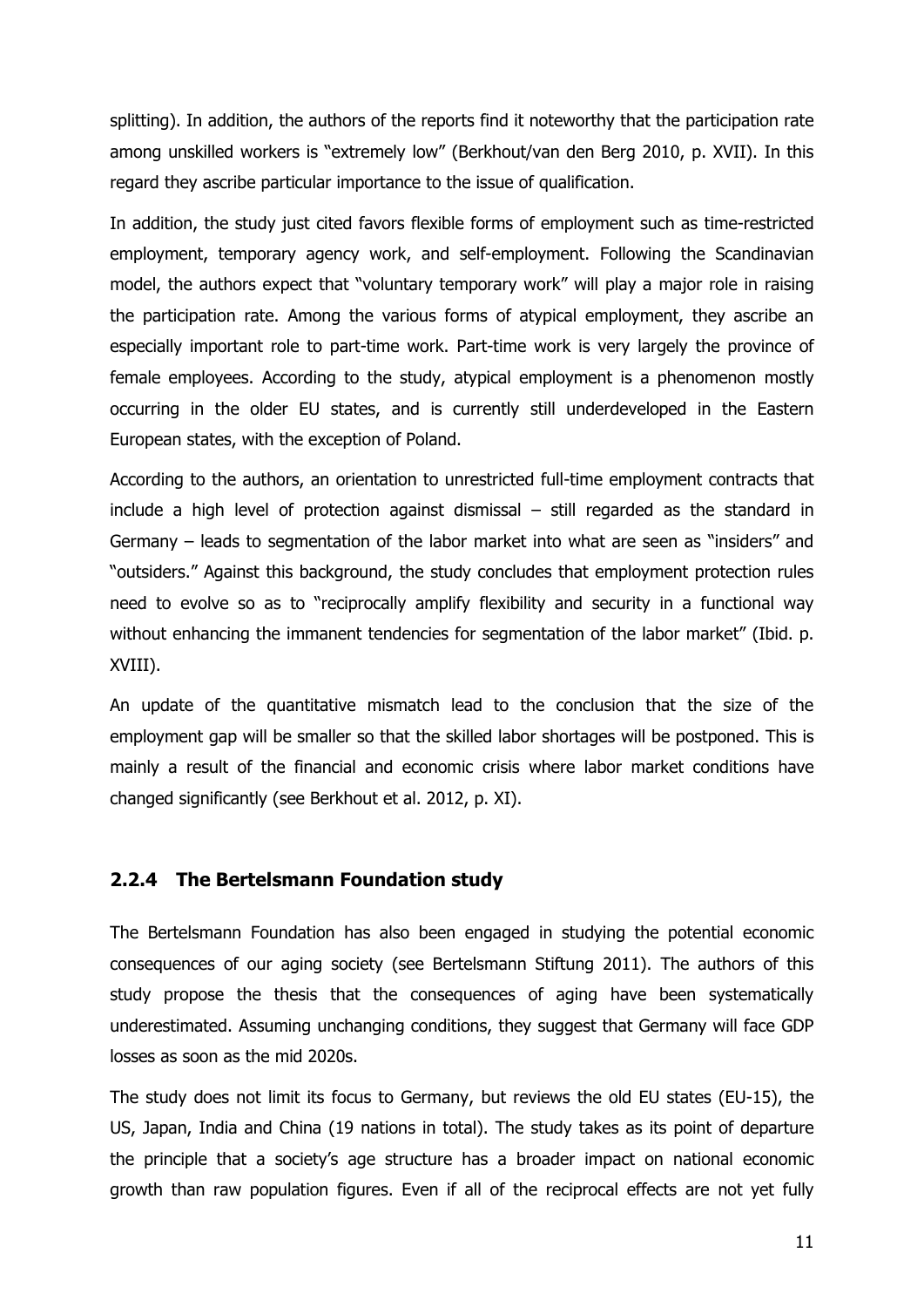understood, the study suggests that as the numbers of elderly persons increase, this can have long-term effects on demand patterns for consumer goods and services along with an impact on the accumulation of savings, as well as inflation and productivity growth.

What is worth noting in the Bertelsmann Foundation study is that it predicts an increase in the proportion of elderly persons in all of the nations examined, even if this increase is not of the same magnitude everywhere. Not least for this reason, the study predicts "a fall in the long-term rate of real economic growth" for all of the nations listed. The forecast is that over half of the economies in the study – including Germany's – will even have to confront declining GDP.

The impact of GDP on people's actual prosperity may be a matter of contention (in this regard see Stiglitz et al. 2009). However, it is clear that the GDP directly affects the financial situation of a state. The lower the GDP, the lower the national income. If we now consider the fact that in a society with an ever-increasing number of elderly persons, government expenditures for health, welfare and pension insurance will all tend to increase, it becomes apparent just how much explosive force demographic change can have for the social welfare state.

As in the other studies cited, the authors of the Bertelsmann Foundation study look to the labor market as the most important area for intervention. Expansion of working hours and working life, increasing employment participation, increasing productivity, and immigration  $$ this is their (by now familiar) list of prescriptions.

#### **2.2.5 Expert Report by the German Council of Economic Experts**

The 12<sup>th</sup> population forecast by the Federal Statistical Office, cited by the German Council of Economic Experts in their 2011 report (see Sachverständigenrat 2011) concludes that Germany's population will be 24 million persons less than it is today (given net migration of zero and an unchanging birth rate of 1.4 children per woman in 2060). This would lower the labor force potential by nearly a third – from approx. 43 million to 31 million individuals. Thus, demographic change leads in the first instance to a shrinking labor supply. According to the expert report, the magnitude of the decline in the size of the labor force will be between 18 to 36 percent. Here again, there are indications that a reduction in the labor supply would not necessarily be associated with falling unemployment.

Regardless whether the actual figures ultimately match the predictions, it is obvious that such changes in the population structure toward aging and shrinkage in numbers will have major economic effects. In terms of government budgets, for example, the authors of the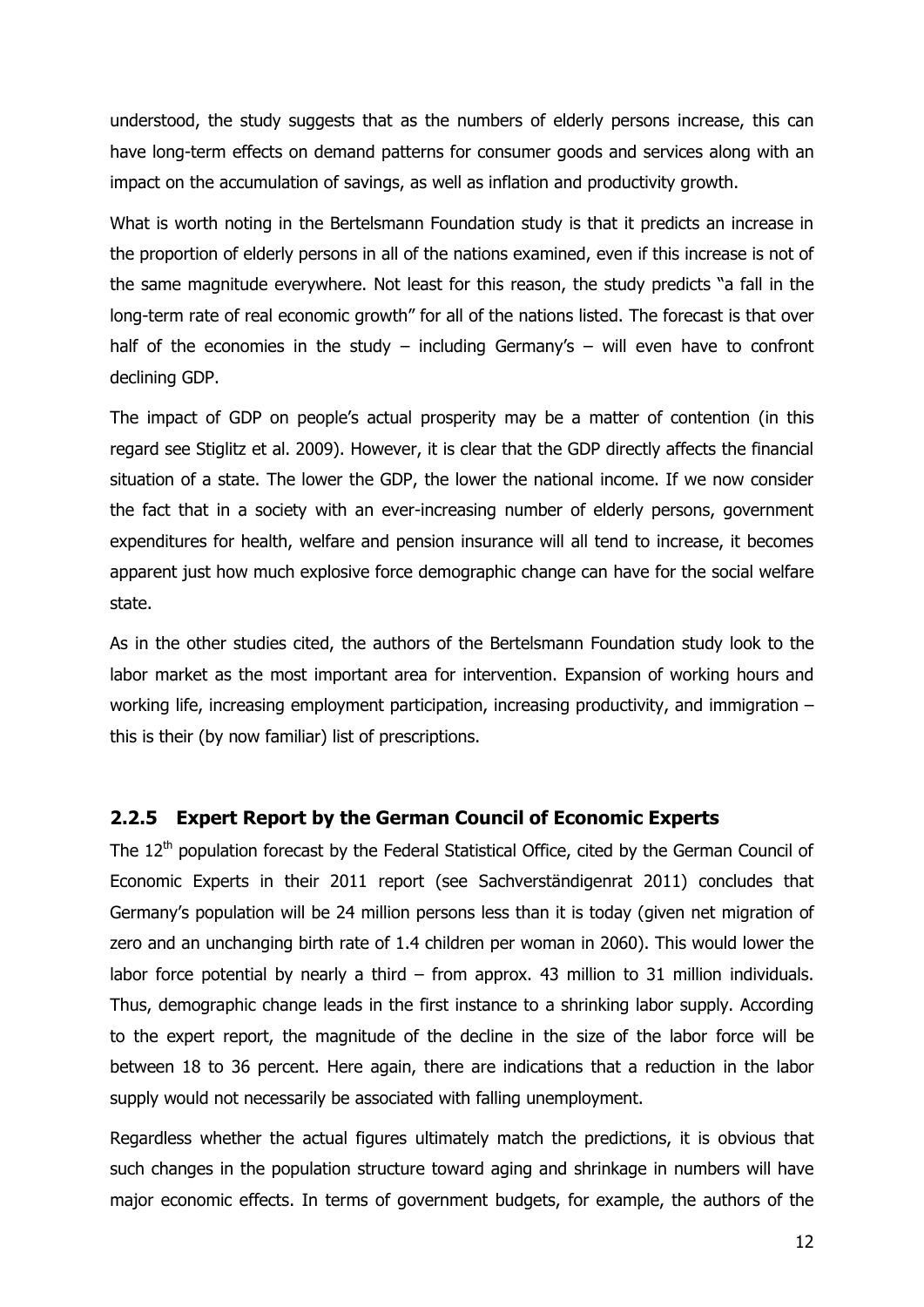report suggest that changes on the income side will maintain a relatively stable ratio to the GDP. However, on the side of government expenditures, they predict a "sustainability gap" amounting to 3.1% of the GDP, essentially as a result of the increased social expenditures for an aging population such as pensions, health care and nursing home care.

Changes in total population and age structure will also have a major impact on labor productivity. Whereas a shrinking population may have a purely quantitative effect at first, the consequences of an aging society are of a structural nature. Both of these changes will slow economic growth during the following several decades or even result in negative growth. However, such negative growth might be compensated, at least in part, by technological progress and an expansion of capital stock.

The two factors with the greatest effects on the development of production potential are immigration and the general education level of the population. Therefore, particularly with respect to the influx of people from countries outside the EU, the experts recommend a "change of strategy in immigration policy." Thus, following the example of nations such as Australia, New Zealand and Canada, Germany could establish a point system to encourage larger numbers of highly qualified skilled workers from outside Europe to come to Germany. Of course, this would require a nation-wide system for recognizing degrees earned abroad. The point system could be accompanied by more intensive advertising for young talent from abroad. After completing their basic studies at home, they could come to Germany for advanced studies and once these were completed, take on a job in Germany equipped with greater productive capacity.

The experts envision an urgent need for action in the area of education. The issue in this realm is to remedy two principal defects in the educational system: our relatively modest level of educational achievement compared to other nations, and the inequality of existing educational opportunities. Key points of intervention for the educational system are support for early childhood education, the introduction of an obligatory preschool year and the comprehensive institution of all-day schools.

Further measures that the Council of Economic Experts regards as appropriate for meeting the challenges of demographic change are to raise average working hours, in part by expanding full-time employment (especially for women), to prolong employment years and to increase the overall labor force participation rate. The last of these once again pertains especially to women, but also to older workers and immigrants. Their participation rates are lower than the overall rate for Germany.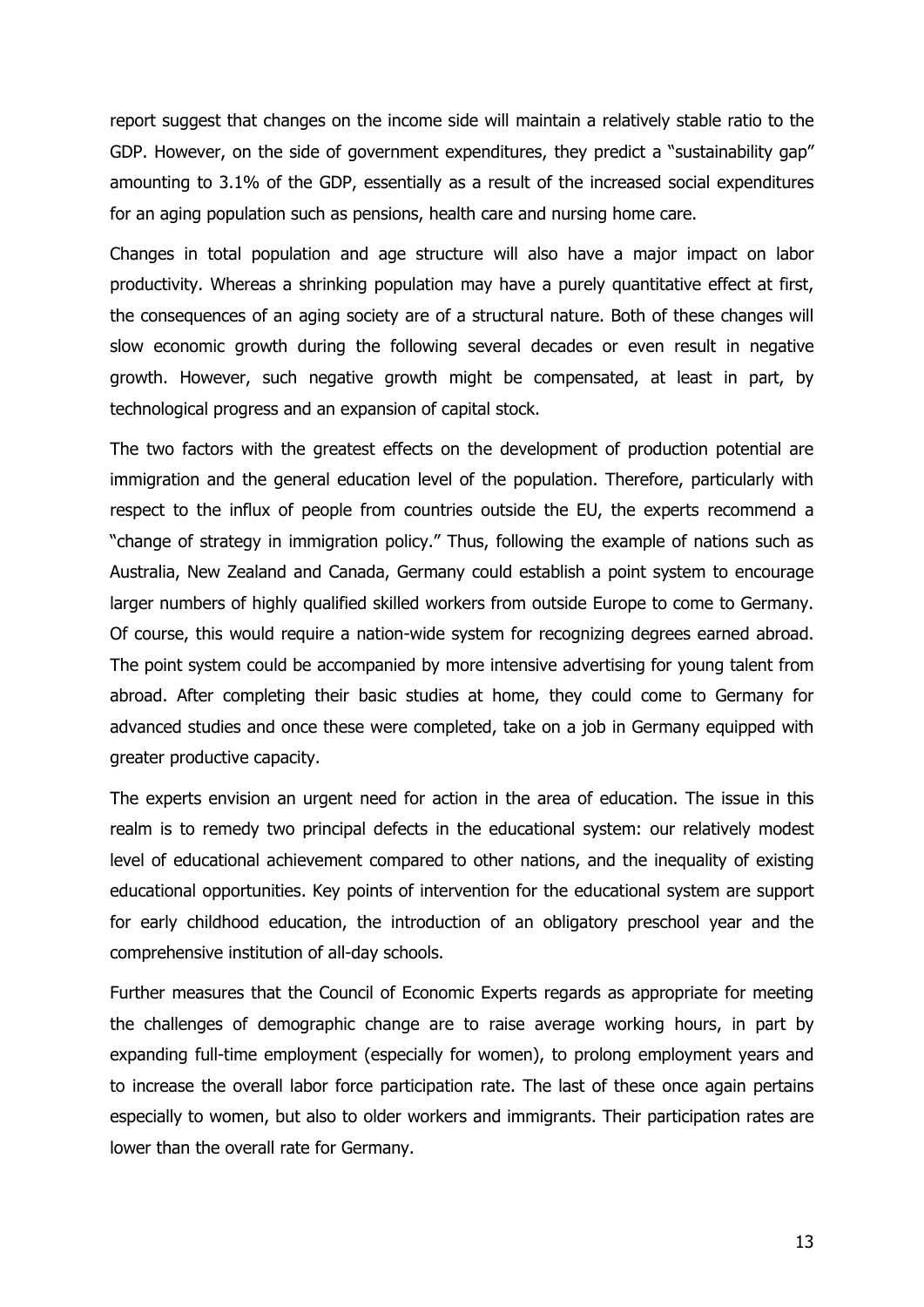# **2.2.6 Expert Report by the Cologne Institute for Economic Research**

According to a study conducted by the Cologne Institute for Economic Research (IW), by 2060, there will be only 30 to 36 million individuals in the age group between 20 and 65 counted as fit for employment. If the real retirement age were to increase to 67 years, these numbers would only rise modestly from 34 to 38 million (see the Cologne Institute for Economic Research 2011).

To counteract this decline, the IW proposes a three-pillared strategy for shoring up the skilled labor supply: Minds, Time, and Productivity. A number of specific measures are enumerated based on this "triad," which partially corresponds to the proposals in the previously cited studies.

Under "Minds," the objective is first and foremost to increase both the birth rate and net immigration. To raise the birth rate, according to the IW, the primary effort must be a better accommodation of work and family life. Above all, this would mean expanding the necessary infrastructure (child care establishments, all-day schools, etc.). Whereas raising the birth rate would only have effects over the long term, increasing net immigration could have positive short term effects as well. Of critical importance, according to the IW, would be to change the rules for immigration. For one thing, this would mean promoting qualification-oriented immigration (e.g. by using a point system), and for another, it would mean changing the residency rules for foreign college graduates.

"Time" is the second pillar proposed by the IW. Working time could be increased by raising annual hours worked, lifetime hours of work, as well as by increasing the participation rate. While average annual working time in Germany is significantly below the OECD average, due among other things to the large numbers of German workers in part-time employment, things look better from the perspective of lifetime hours worked. The participation rate for older persons (55 to 64 years of age) has reached a level well above the average in most other European states. Measures that could continue to promote this process include raising the retirement age to 67 years of age and arranging for earlier entry into working life – for example, by reducing the number of years of education.

Increasing the participation rate is an issue primarily related to the sub-group of women. While the participation rate for German women has certainly risen significantly during the past ten years, it still remains far below the level achieved in Scandinavian nations, and this also ignores the large share of women in part-time work. All of the action proposals under the pillar of Time could have short-, mid- and long-term effects.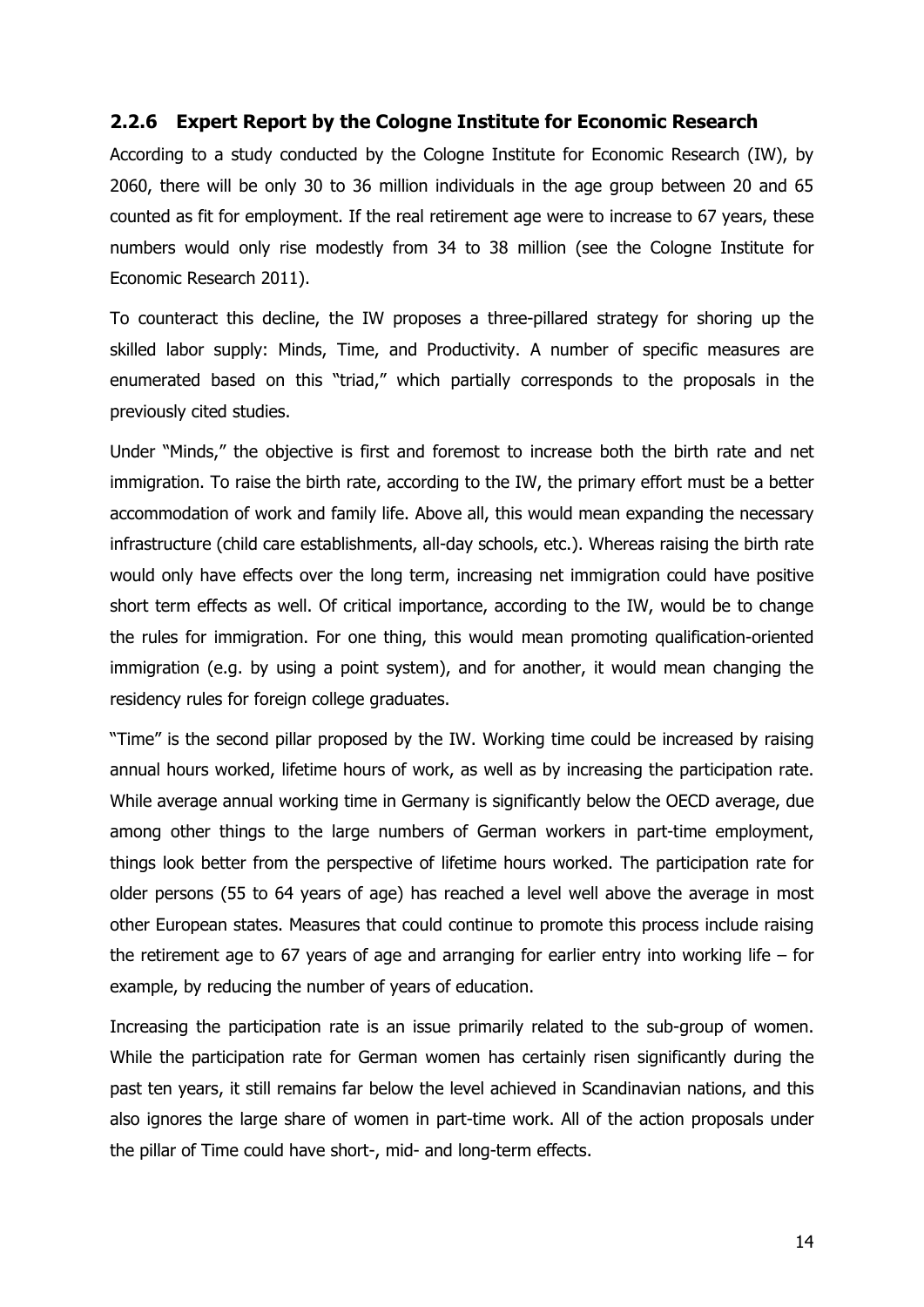The third and final pillar proposed by the IW is "Productivity." This can be subdivided into the following action categories: "reducing inadequate education," "easing the path to higher qualification," "improving access to the labor market for migrants living in Germany," "facilitating lifelong learning," and "increasing innovation." In the first action category the issue is to assure greater permeability between schooling, vocational training and university education. Central to the better integration of migrants in the German labor market is the question of recognizing degrees earned outside Germany. Acting on these proposals could begin to have effects even in the short term. To facilitate lifelong learning, the IW suggests improving the required infrastructure, not least inside firms. The same applies to "increasing innovation." This proposal is primarily directed at increasing Rand D investment and, similar to lifelong learning, would have mid- to long-term effects.

## **2.2.7 The ZEW Study**

In a brief expert report, economists at the Centre for European Economic Research (ZEW) quantified the potential gains in value creation that would result from interventions to adjust the parameters of working hours, employment of older workers/women, and migration (see Kappler et al. 2011). The ZEW study used as a starting point a scenario of demographic change that would make 2.5 million fewer persons available to the labor market by 2025. If the labor market participation rate and the rate of full-time employment rose all the way to Swedish levels by 2025, the potential gain in value creation would amount to 986 billion euros when compared to the reference scenario.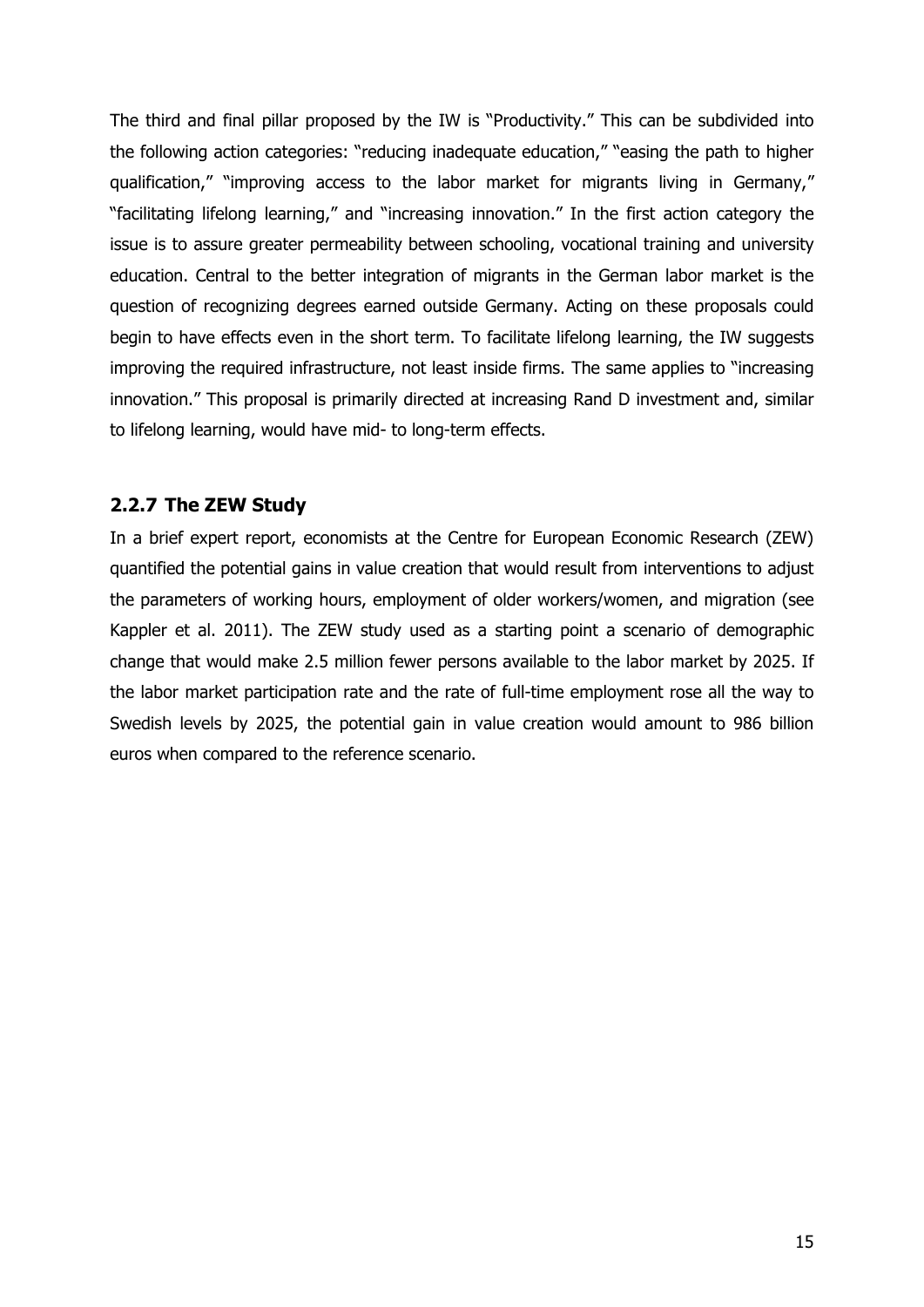#### **2.3 Interim findings**

According to all the studies presented, the shortage of skilled labor already beginning to confront us today will only intensify in the future because of demographic changes, structural change, progressive globalization and technological progress, especially in information technologies. These changes will be accompanied by a growing overall labor shortage. The combination of a quantitative and qualitative gap in the workforce will have major economic effects – especially on the growth of the German national economy, but also on the labor market and the social security system, and thus on the future financial strength of our country. This conclusion informs all of the most important academic studies about this subject.

Past studies are also in broad agreement about how to resolve the workforce problem: they all suggest increasing the labor force participation rate, especially among older workers and women. While Germany made rapid progress in this area to catch up with other nations as part of the EU's 2000 Lisbon Strategy, the gap between Germany and leading EU states such as Sweden remains large (see OECD 2011b). Immigration, specifically of skilled workers, is also proposed as a solution. Clearly, the demographic problem would worsen significantly without immigration. Finally, virtually all the studies suggest increasing productivity as a potential solution, and to accomplish this, they emphasize the role of improved education and training. Table A1 in the appendix summarizes the most significant findings in the studies.

# **3 Qualification as the key solution**

According to the solutions proposed in past studies, the shortage of skilled labor could be ameliorated and at least temporally postponed by increased rates of employment and immigration. Paradoxically, the financial and economic crisis has bought us additional time – according to current forecasts, problems will manifest later, but we must recall that they have certainly not gone away (see Berkhout et al. 2012). Anyone who soberly considers the solutions that have been proposed will quickly recognize their limitations: labor force participation rates may increase, but 80% would appear to represent a natural ceiling (see OECD 2011b). Immigration may increase, but what would motivate hundreds of thousands of qualified skilled workers to accept Germany's invitation? Once these limited solutions are exhausted, the heart of the workforce dilemma will quickly become apparent.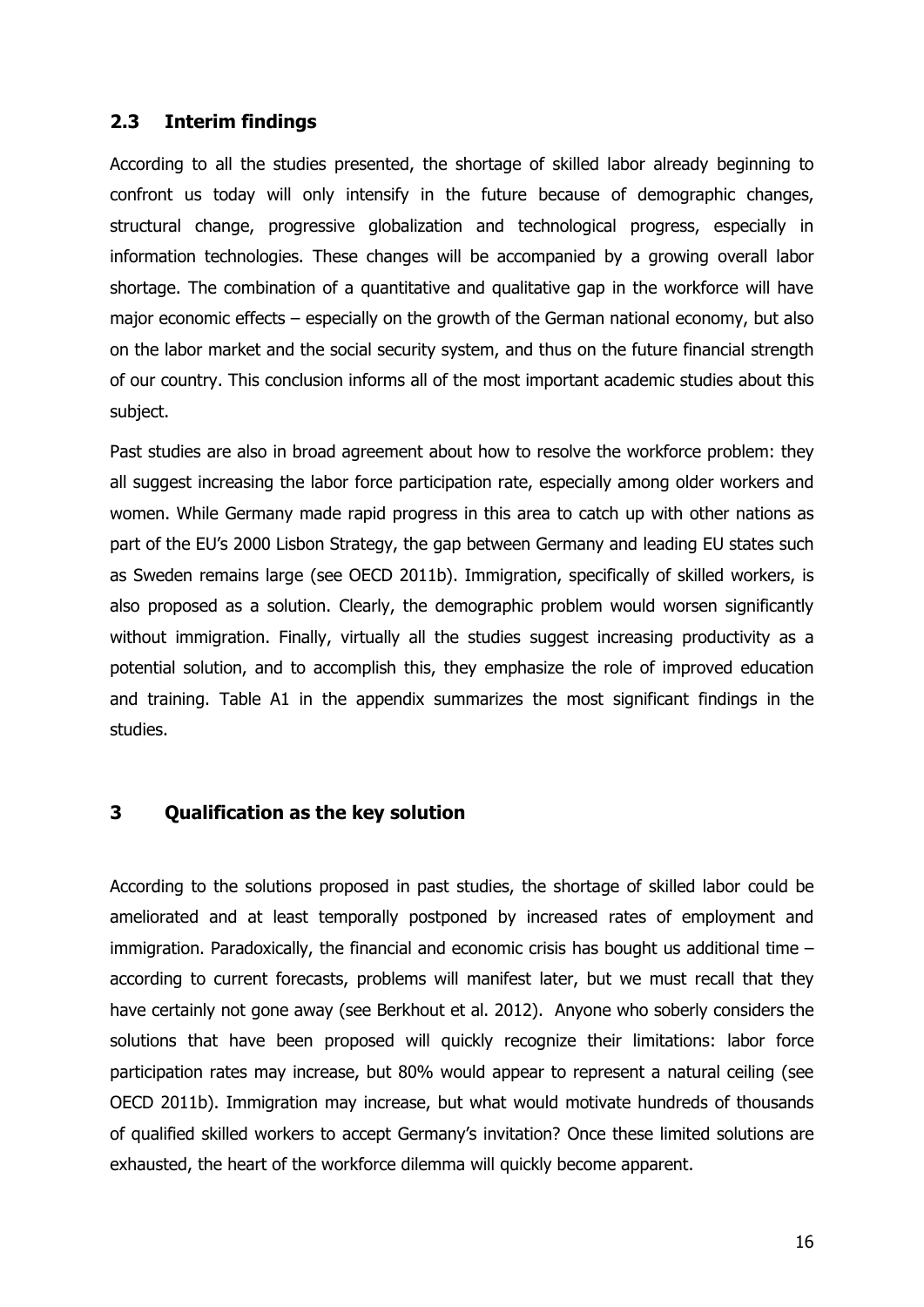To state things simply: It's a good thing that we are becoming older and staying healthy longer thanks to better nutrition and medical progress. Furthermore, there is no reason to be concerned about the rapid transformations that are leading to the development of a servicebased economy. It's also not such a problem that despite immigration, fewer people will be living in Germany due to our low birth rate.

Ultimately, the *core of the problem* is that the ratio between our senior citizens and the working age population has deteriorated dramatically. In concrete terms, by 2060, the oldage ratio is going to increase from its current level of about 34 all the way to 67 (see Table 1).

| Year                               | 2008          | 2060          |
|------------------------------------|---------------|---------------|
| (1) Population level               | 82.00 Million | 65.65 Million |
| $(2)$ 20- to under 65-year<br>olds | 49.66 Million | 32.59 Million |
| (3) over 65 years old              | 16.73 Million | 21.98 Million |
| (4) under 20 years old             | 15.62 Million | 10.09 Million |
| (5) Age ratio $100x^{(3)}$<br>(2)  | 34            | 67            |

**Table 1: Old age ratio in 2008 and 2060 in comparison**

Source: Federal Statistics Office (2009)

The steep rise in the old age ratio from 34 in 2008 to 62 by 2040 is the headline figure (see Figure 5). As a result, 100 persons who are employed in 2040 will have to finance the care of nearly twice as many elderly persons as they would have had just thirty years before. This dramatic shift is attributable to the exit of the baby boom generation from the work force in the 2030s. Therefore, the future labor force will have to work much more productively in order to keep the key indicator of prosperity – per capita Gross Domestic Product – from falling. This is the fundamental insight for understanding the demographic challenge.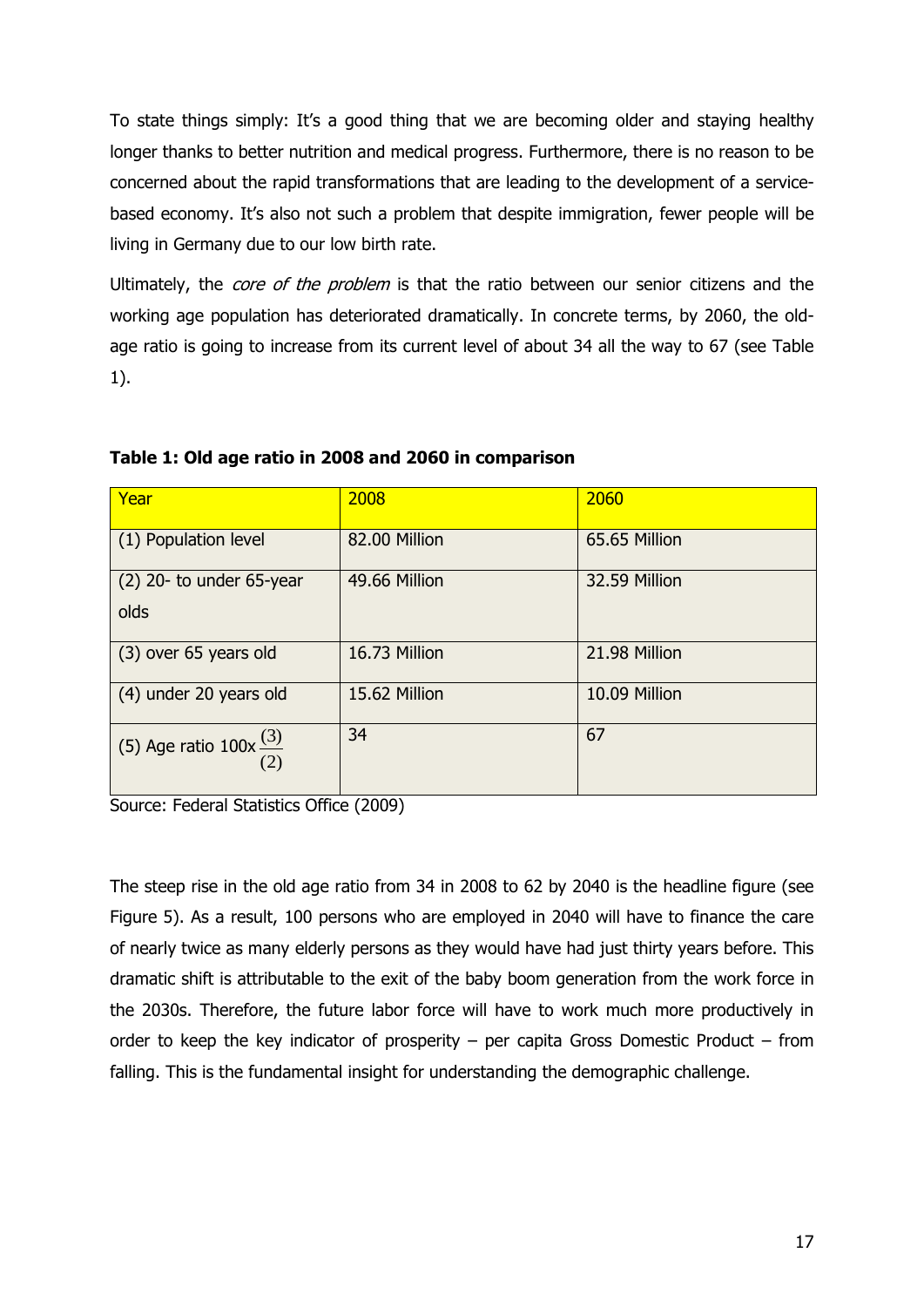

**Figure 5: The old age ratio (1950–2060)1)**

Source: Federal Statistical Office (2009)

#### What needs to be done to increase productivity?

The one-sentence answer: We have to increase labor productivity, capital productivity and the synergy between labor and capital productivity through education, innovation and modern institutional frameworks (see Acemoglu 2012, Boeri/van Ours 2008 on the importance of political and economic institutions for prosperity). Essentially, what is required is a growth agenda of a sort already being developed by academic experts ten years ago (see Sachverständigenrat 2002), an agenda called for by international institutions in various forms every year (see OECD 2012, Council of the European Union 2012, International Monetary Fund 2012).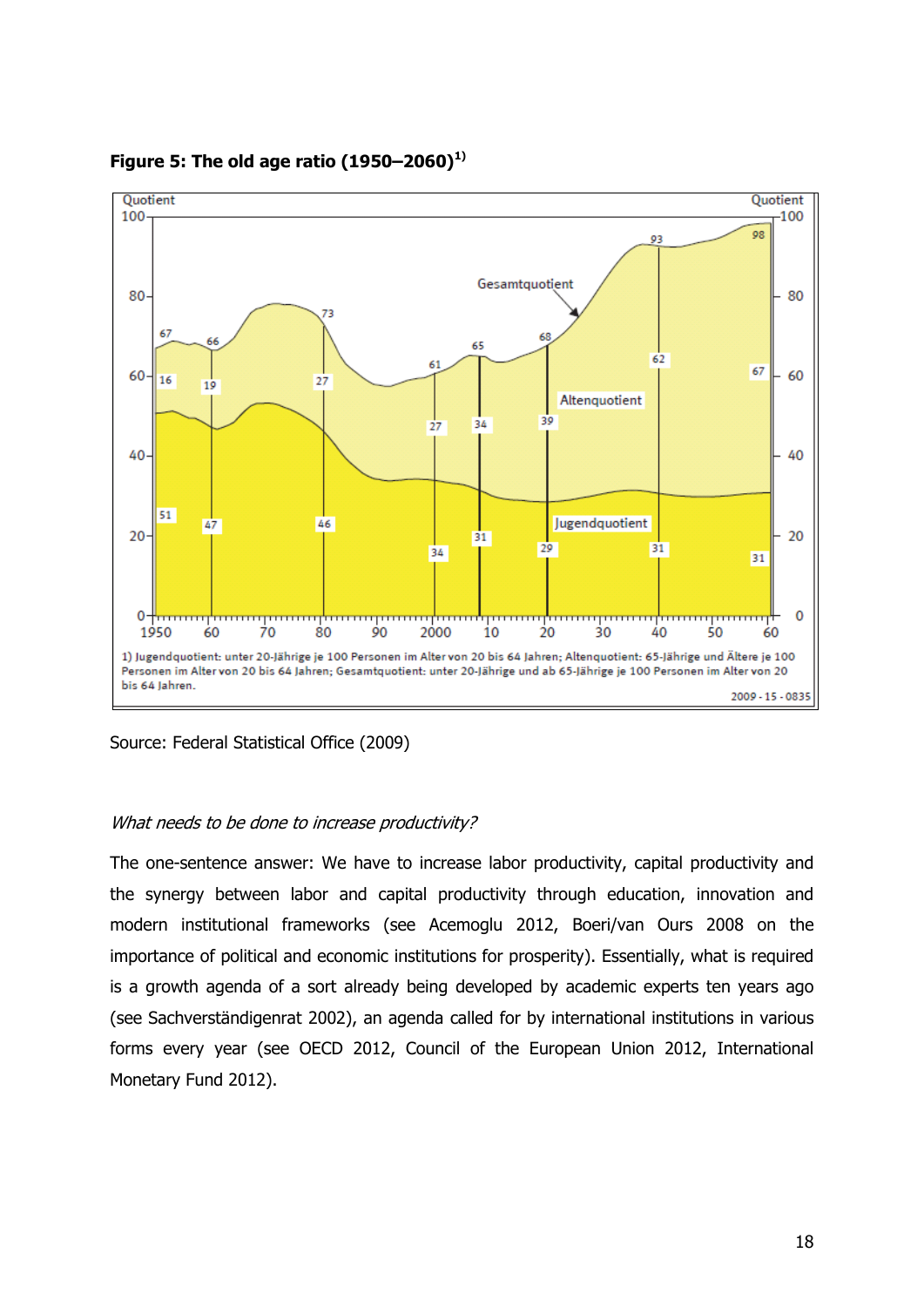#### Is a good education enough?

Education is the best insurance against unemployment – regardless of the economic cycle. The truth of this claim for Germany is visually demonstrated if we look at Figure 6.





The figure provides evidence from the experience of the past 35 years to confirm the promise that a good education is the best insurance against unemployment. And one should add: the better the education, the greater one's work productivity, and, accordingly, the higher one's relative wages and the more rapidly those wages will increase. However, the chart does not prove that these basic insights about the labor market economy will continue to be similarly valid for the next forty years.

It is evident that the world of work is undergoing an upheaval today, thanks to technological progress, globalization, demographic change, and energy shortages. In the course of this process, millions of individuals are being thrust into the global talent pool in a very short period of time – the labor supply has risen dramatically (see Gratton 2011). The half-life of knowledge has shortened radically; thus, primary training and education are losing importance relative to further training. Until now, educational institutions have not been ready for these changes. Today, obtaining a good education no longer suffices as long-term protection from unemployment. Permanent continuing education in the form of lifelong learning will become ever more important for maintaining the productivity of each individual.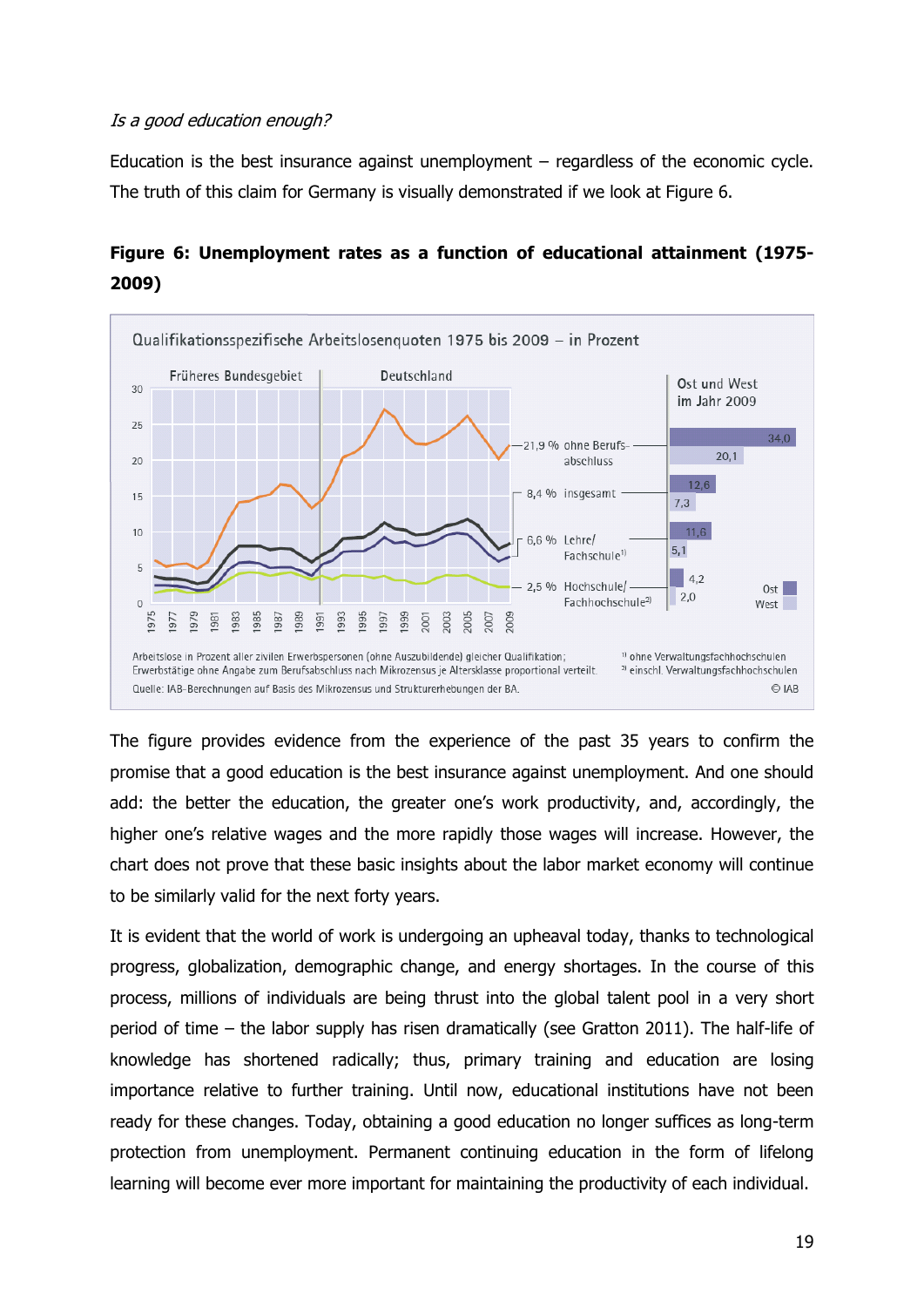#### What does this specifically mean for the realm of qualification in Germany?

The fact that lifelong learning could be an answer to the demographic challenge is hardly a new insight (see Autorengruppe Bildungsberichterstattung 2012 and 2011). Nevertheless, we would like to present in detail several points that could form the basis for reforms that promote lifelong learning:

- (1) Early childhood support
	- Nobel Prize winner James Heckman has shown in many research papers that early childhood educational support makes economic sense (see Heckman et al. 2010). This has far-reaching implications for the design of day care centers and kindergartens.
- (2) Schooling: While Germany has significantly improved its PISA ranking over the past ten years (see Klieme et al. 2010), talent is still being squandered due to a process that prematurely selects students into different educational tracks, sending them to schools of varying quality. Social segregation is a tragic reality for the individual and a waste of valuable resources for society. It contributes to the relatively high rate of school dropout (see OECD 2011a, Wössmann 2007). It also has been shown that standardized tests such as PISA fail to reflect the importance of soft skills for vocational success (see Heckman/Kautz 2012).
- (3) Vocational training: Germany's dual educational system, under which apprenticeship at a company and vocational education at a school are combined into one course of study, is very highly regarded internationally, and it accounts in part for the low unemployment rate among the country's youths. Currently there are already fewer applicants than training positions in a growing number of regions in Germany. However, the requirements expected from applicants are so high that, according to data from the Bertelsmann Foundation (2011), about 300,000 young people are enrolled in continuing education programs through transitional systems (for example, introductory training schemes). There is a need for alternative ways to earn vocational certificates (for example, modular second-chance programs) as well as for low-level training programs (for example, partial qualification). In addition, there remains to much emphasis on earned qualifications, and to little emphasis on actual skills. Systems to evaluate competency that value both hard and soft skills are still in their infancy (see OECD 2011b).
- (4) University education: A growing proportion of each age cohort is entering the university education system. Many have complained about the lower educational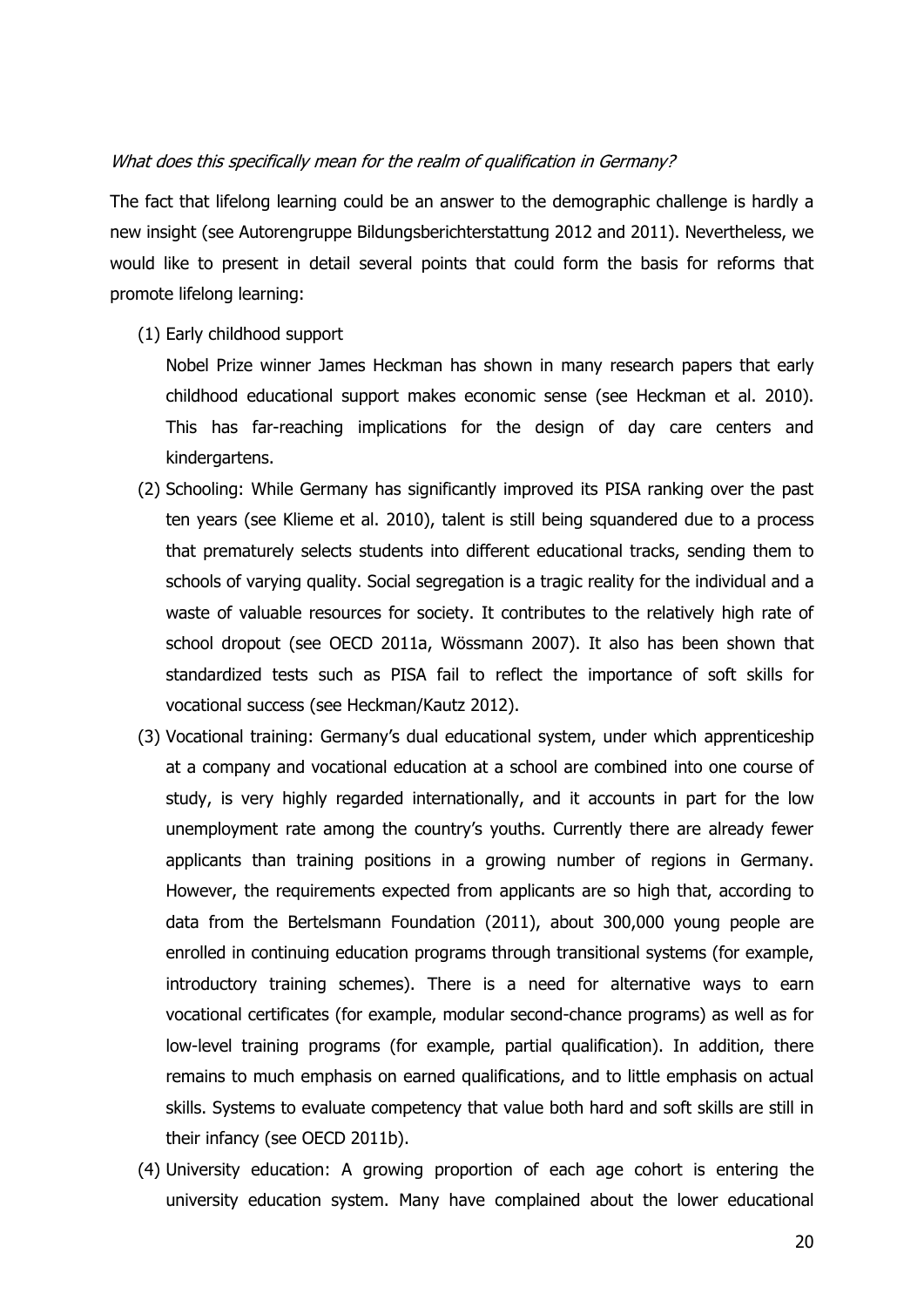standards that have ostensibly resulted from the fairly recent introduction of Bachelor and Master degree programs in Germany. Clearly, Germany's relatively short 3-year Bachelor degree programs can only serve as a solid basis for entry to the working world if accompanied by lifelong further training. Thanks to technological innovations, virtual universities are beginning to offer new opportunities – not only for vocational training but also further training.

(5) Further training: Willingness to participate in further training decreases as people get older, and the institutions that provide further training are still set up with an anachronistic view of the further training process as one limited to seminars and evening courses. Modern technologies are going to create major changes in the further training market and in further training institutions – and make them more appealing. It should become a matter of course to pursue continuing education during all of the five decades following graduation from vocational or university training.

Innovation is only possible with highly skilled individuals, and innovation is the fundamental driver of sustained growth in a national economy (see Aghion and Howitt 2009, Acemoglu 2009). Qualification in the sense of lifelong learning and fostering the willingness to innovate are thus the two most important and most sustainable ways of solving the demography trap.

#### **Excursus: The contribution made by temporary agency work**

Temporary agency work is closely interconnected with demography when we consider the shortage of skilled labor as a harbinger of the demography trap. Temporary agency work may contribute to solving the shortage of skilled labor by helping to increase the labor force participation rate. Schmid (2010) shows at a minimum that there is a correlation between temporary agency work and a higher labor force participation rate – but he does not present an explicit causal analysis (see Figure 7).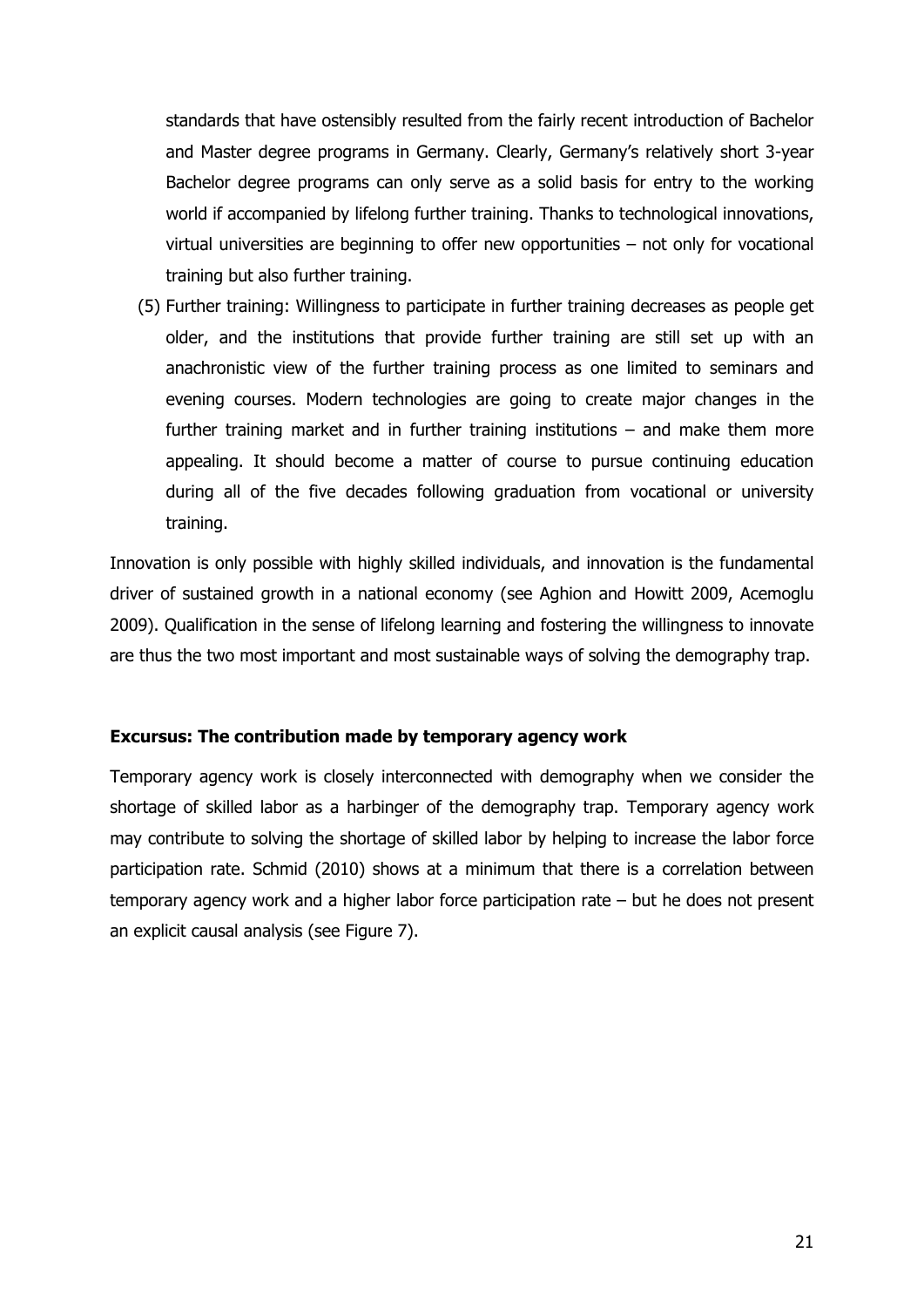**Figure 7: Penetration rate of temporary agency work and labor force participation rate in selected nations, 2007–08**



#### Source: Schmid (2010), p. 130.

In specific terms, particularly older individuals, immigrants and women have been able to enter the work force through temporary agency work. There is descriptive evidence to support this conclusion for Germany.

#### The example of older workers

Many firms are still reluctant to employ older workers. This attitude is primarily based on stereotypical ideas suggesting that older workers are more often sick, inflexible, and too expensive. Of course, by now larger firms in particular have shifted to designing jobs in an age-appropriate way and providing specialized health programs for their older employees. Nevertheless, there are still obstacles that need to be overcome in practice. Unemployed older workers have an especially difficult time gaining re-entry into the labor market (see Dietz/Walwei 2011).

Experience has shown that temporary agency work can contribute significantly to integrating older workers. According to data from the Federal Employment Agency (2012a), the proportion of employees over 50 years of age in the temporary agency work sector rose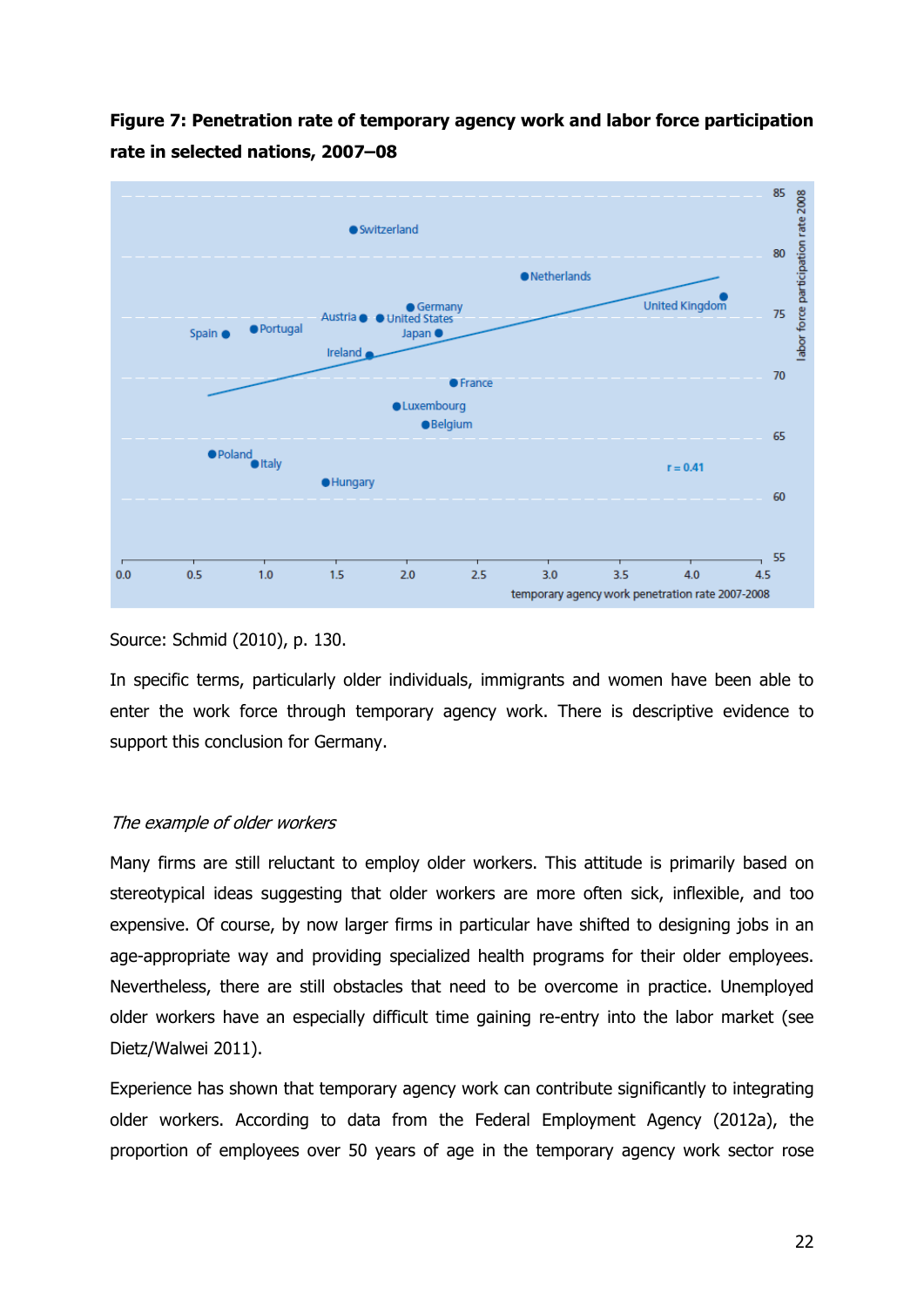from 10 percent in 2000 to 17.6 percent in 2011. At Randstad, this proportion is actually a bit greater, at 18 percent (see Randstad 2012a).

Older workers can also make use of temporary agency work to pursue employment with firms that may have rejected their individual job applications. This is because firms are willing to hire older workers as temporary agency workers whom they would not have hired directly. The company assumes a relatively smaller risk than in direct hiring, since the temporary work agency is responsible for actually employing the older workers, whom they then assign to the user company for the required time period. The user company only pays for actual work performed. Thus, absences related to illness along with costs for vacations are borne solely by the temporary work agency.

#### The example of immigrants

In 2010 there were over 15.7 million persons with an immigrant background living in Germany – nearly 20 percent of the total population. Compared to non-migrants, immigrants tend to have less educational attainment. Accordingly, the unemployment rate is about twice as high for immigrants as for non-immigrants (see Federal Statistical Office 2011).

Temporary agency work provides an opportunity for immigrants to find a job. In fact, two thirds of temporary agency workers were previously unemployed or not working (see Federal Employment Agency 2012b, p. 19). There are no specific statistics available for the temporary agency work sector. However, an internal Randstad survey shows that in 2011, about 22 percent of temporary agency workers had an immigrant background (see Randstad 2012b).

#### The example of women

The typical temporary agency worker is young, unskilled and male (see Spermann 2011, 2012). However, the proportion of women among temporary workers has been gradually increasing – from 23% in 2001 to 28% in 2011. Women are often engaged in service-sector jobs. There has been an observable shift toward part-time jobs – from 5% in 2006 to 9% in 2011. This change reflects the increasing significance of service-sector employment and of women working part-time in temporary agency work (see Federal Employment Agency 2012b). Temporary agency work makes it possible for these women, many of whom were not previously employed, to enter or re-enter the labor market.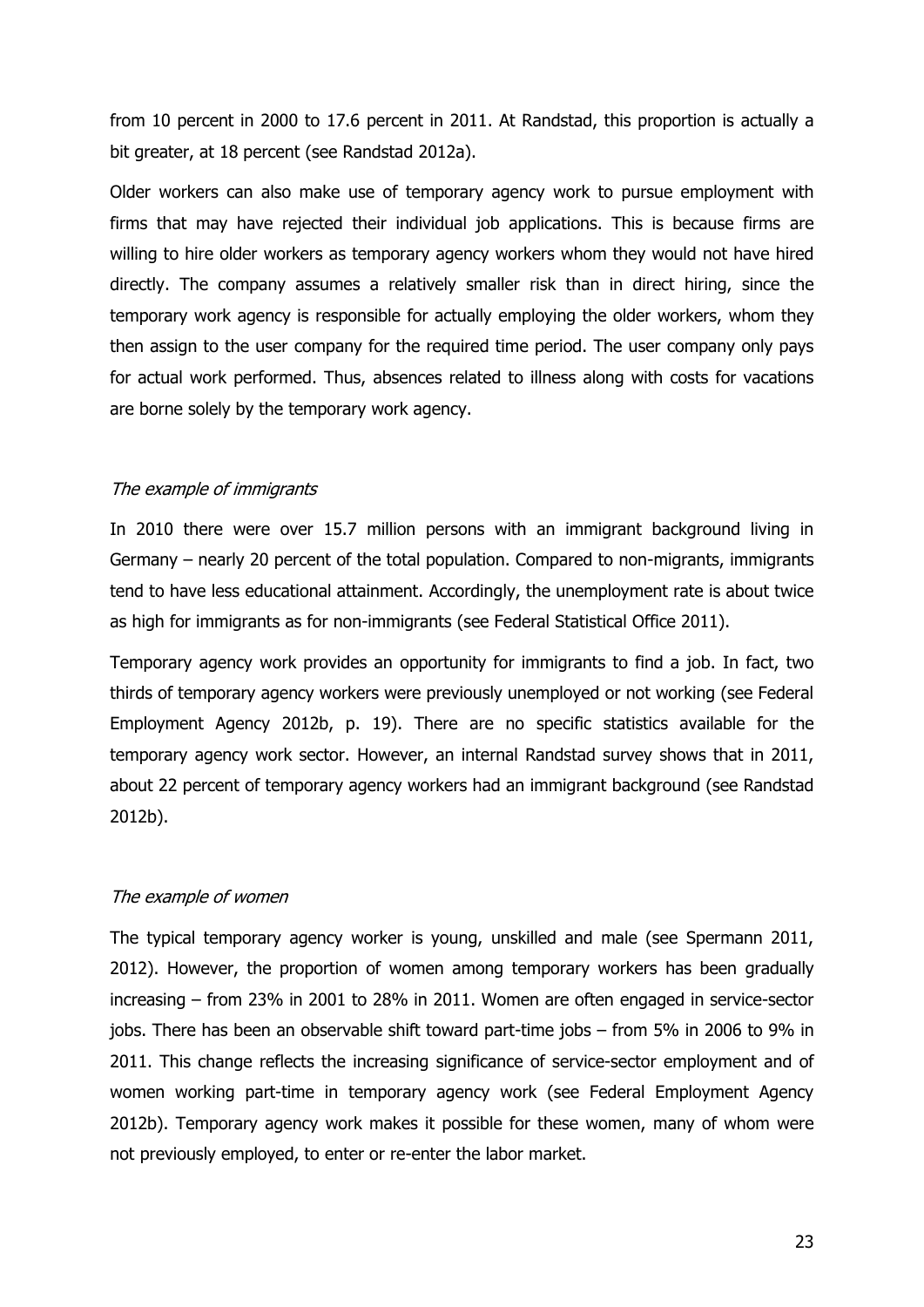#### Example of qualification

Temporary work agencies bridge the gap between labor demand by firms and the labor supply. If this "match" is successful, then vacancies are filled more rapidly, and as a result, there is a decline in frictional unemployment. Matching is the key service provided by temporary work agencies. Temporary work agencies not only make matches according to qualifications (see Berkhout et al. 2012) but also in terms of hard and soft skills (see OECD 2011a, b). Only if the requirements of the firms are compatible with the skills of the assigned temporary agency workers does temporary agency work fulfill its task.

With the increasing shortage of skilled labor due to demographic change, the matching process will become more difficult (see Schwaab 2009). However, efforts to qualifying applicants and employees in coordination with educational providers, user companies and public authorities may turn out to be a successful response to this challenge. In recent years, all the large temporary work agencies in Germany have started to pay more attention to qualifying temporary agency workers (see Spermann 2009, 2012).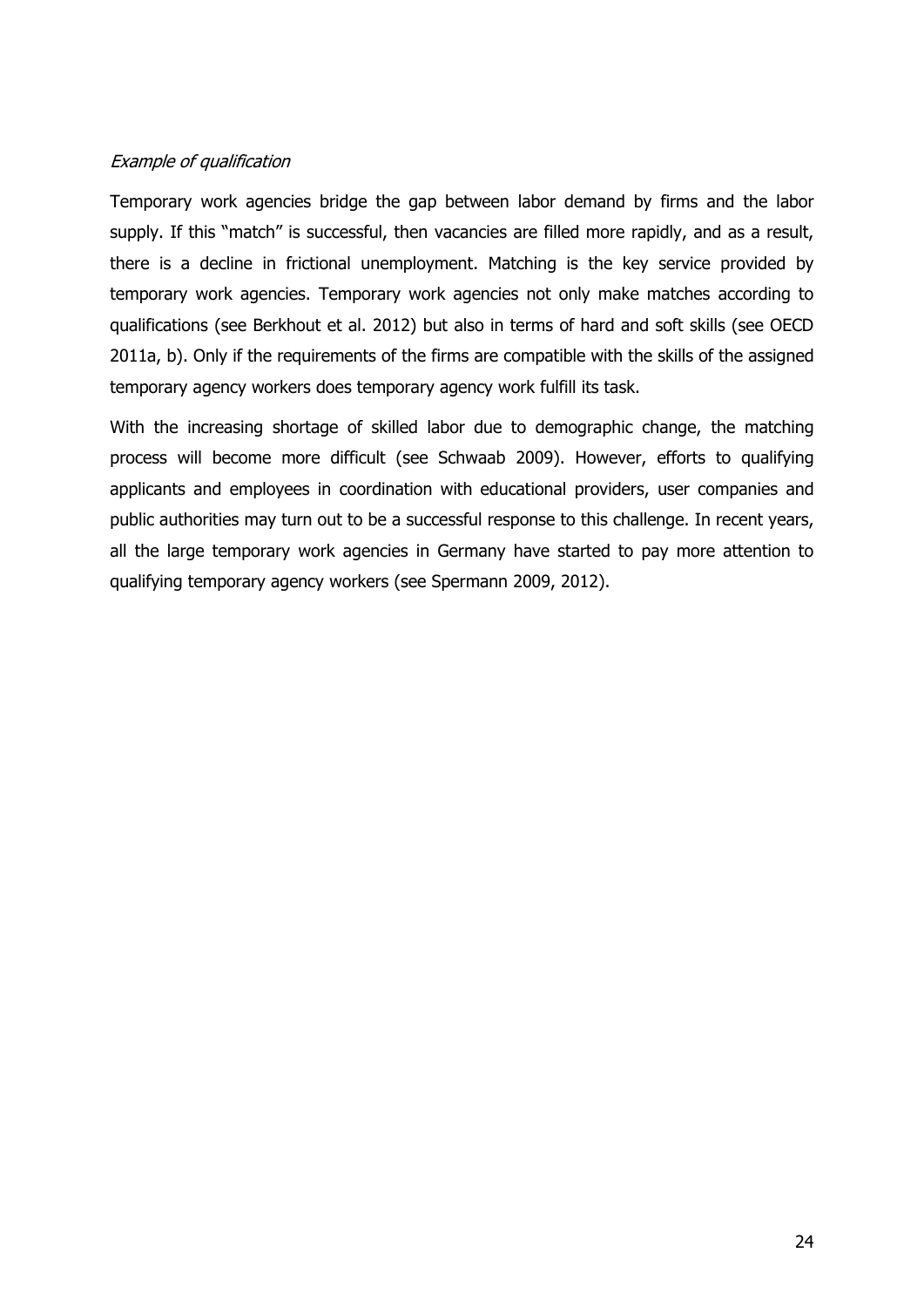# **4 The German government's 2012 demography strategy**

## **4.1 Overview**

On 25 April 2012 the German government presented for the first time what it called a "demography strategy" (see Federal Ministry of the Interior 2012), which is based on the federal government's demography reports (see Federal Ministry of the Interior 2011).

The demography strategy, titled *Jedes Alter zählt* (Every Age Counts) aims "to open up opportunities to each individual according to his/her life situation and age, to develop his/her potentials and skills, and to realize his/her life expectations" (Federal Ministry of the Interior 2012, p. 1). Further on, the strategy states: "In order to achieve this goal, the federal government will seek to foster conditions in every area of life – from the family to education, from working life and voluntary service to health care  $-$  in such a way as to meet the challenges resulting from demographic change" (Federal Ministry of the Interior 2012, p. 1 and 2). Specifically, this means: "The focus of our efforts will be on those areas of life where people will experience the effects of demographic change most directly and most intensively: the family, working life and old age, and in the specific contexts of their rural or urban environment" (Federal Ministry of the Interior 2012, p. 2).

Accordingly, the demographic strategy has the following points of emphasis:

- A. Strengthen the family unit
- B. Promote a motivated, qualified and healthy working life
- C. Promote independent living in old age
- D. Assure the quality of life in rural areas and pursue an integrative urban policy
- E. Assure the foundations for sustainable growth and prosperity
- F. Maintain the government's capacity to act

Under each of these points of emphasis the strategy lists various specific interventions. The issue of labor productivity is mentioned as one point among many in Chapter E: "Increasing labor productivity will not be possible without a broad foundation of qualified workers and firms" (Federal Ministry of the Interior 2012, p. 49). The strategy also states: "The educational level of the population is of critical importance for a nation's economic productivity and innovative strength" (Federal Ministry of the Interior 2012, p. 50). However, the demography strategy only partially acknowledges the idea that increased productivity is the central element in a solution.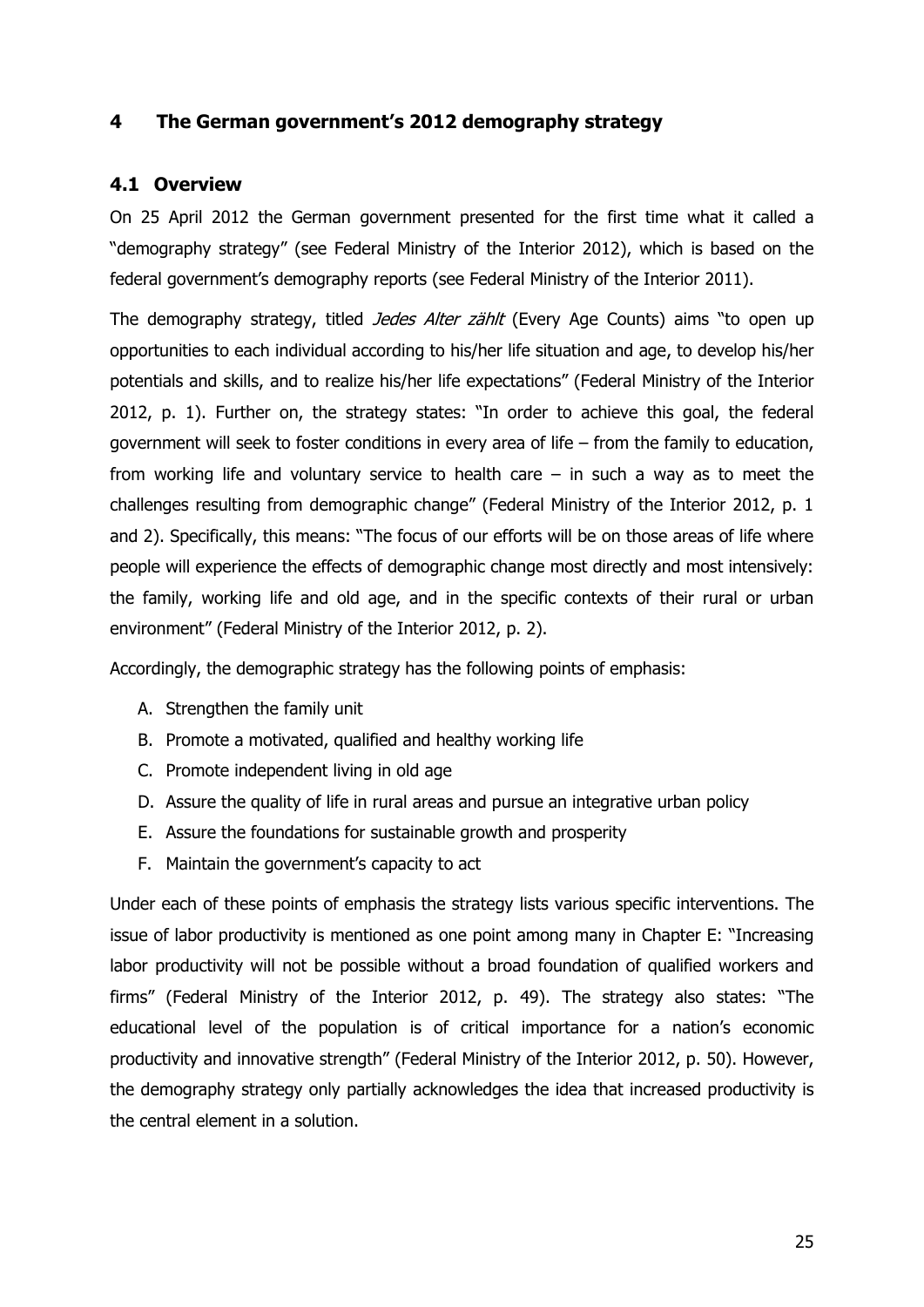## **4.2 Critique**

Clearly there is a widespread conceptual problem regarding the subject of demographic change. Even on the part of many supporters of the government's demography strategy, it is difficult to recognize any clear superordinate goal that organizes their thinking. As presented by the federal government, the demography strategy is more of a hodge-podge of isolated measures than a coherent strategy, a problem that was critically noted by the Confederation of German Employer Associations (Bundesvereinigung der Deutschen Arbeitgeberverbände) (see BDA 2012).

Why is the fundamental insight that increasing productivity will solve our core problem not yet a guiding element of our economic policy?

The short answer: This recognition involves a paradigm shift  $-$  and as is well known, paradigm shifts take a while, as illustrated by the transformation in thinking previously witnessed in the German labor market. It took Germany about 15 years to implement this paradigm shift. In the middle of the 1980s, the predominant notion was still that work was scarce and thus needed to be divided among many. Given this perspective, people advocated for a shorter working week (the 35 hour week), the elderly were encouraged to retire early (pre-retirement, partial retirement) in order not to take scarce jobs away from young people, women were expected to work at home, and immigrants were undesirable. Nevertheless, unemployment rose to a higher level after each economic crisis. It was inconceivable that unemployment might actually fall if older people, women and immigrants worked more. However, this turned out to be precisely the way out of the crisis – and the Scandinavian countries provided the empirical proof for this fact. Ultimately, the labor market is not a fixed labor pie that has to be divided (i.e. the "lump of labor" fallacy). This fundamental insight about labor market economics was first put into practice in 2000 through the European Union's Lisbon strategy.

The good news: when Germany undergoes a paradigm shift, change tends to happen quickly. The ambitious goals of the Lisbon Strategy of greater labor market participation for older persons and women were achieved ahead of schedule, as is documented graphically in Figures A1, A2, and A3 in the appendix.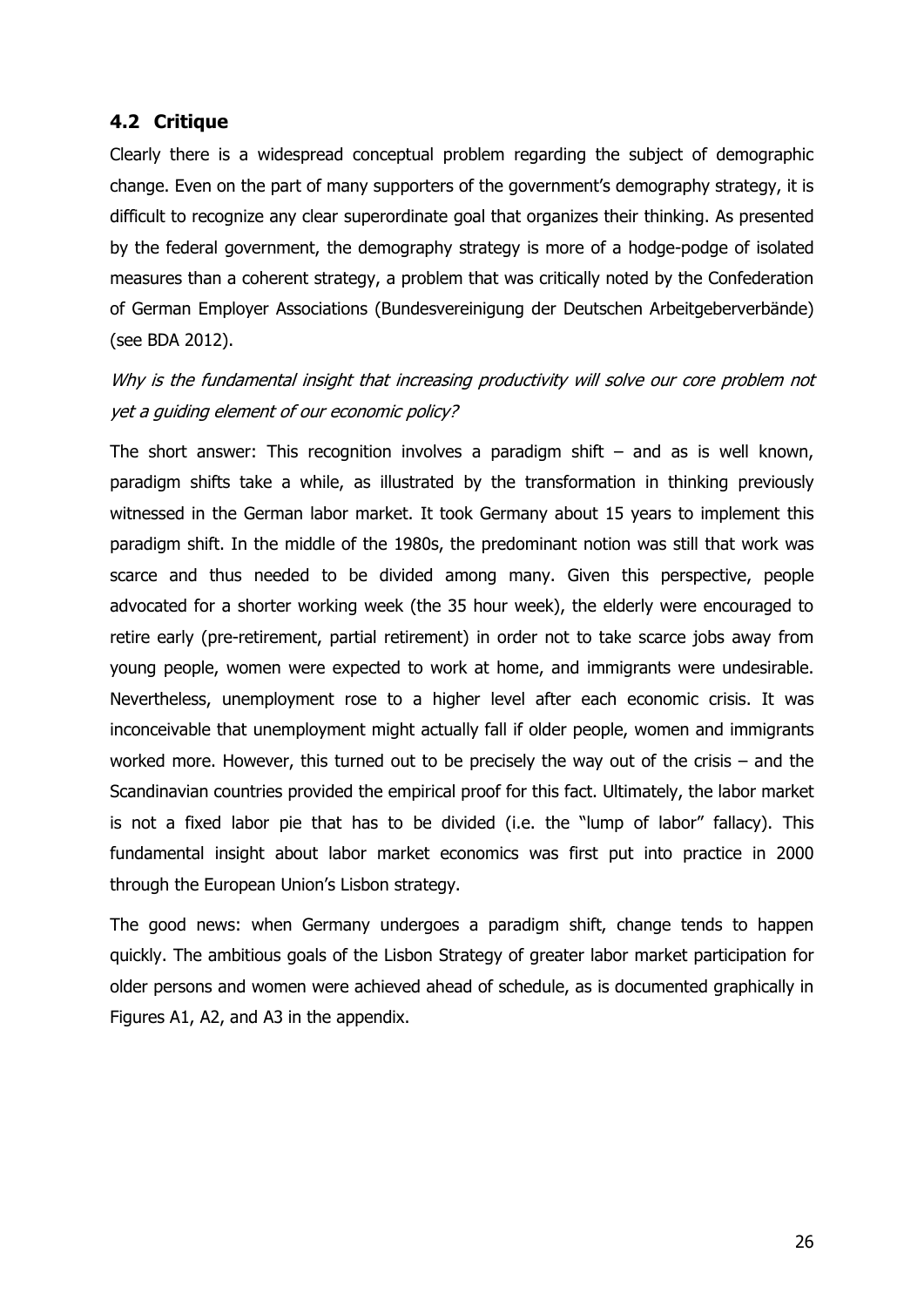#### **5 Summary and Outlook**

Policy-makers are now aware of the most important harbinger of demographic change – that is, the shortage of skilled labor. The solutions proposed by a broad consensus of academic experts have also achieved wide-ranging acceptance: we can postpone and soften the impact of the skilled labor shortage problem by means of increased employment rates for older persons, women and qualified immigrants. Temporary agency work, among other means, can contribute to solving the skilled labor shortage.

This paper has argued that the key challenge associated with demographic change is to increase productivity. By 2040, the work of every 100 individuals active in the labor force will have to finance 62 elderly persons, whereas today, 100 workers only have to financially support 34 elderly persons. This means that all economic policies must be evaluated according to whether or not they increase productivity. This must be the guideline for demography policy, with the aim of preventing a decline in GDP – a key indicator of national prosperity.

Have politicians come to recognize that this is the central economic challenge of demographic change? Unfortunately, only in part. A critical appraisal of the federal government's 2012 demography strategy must conclude that policy-makers still lack clear guidelines.

In the medium term, the two most important and most sustainable ways out of the demography trap are improving qualification through lifelong learning and increasing the private sector's willingness to innovate. In this connection, qualification is a central driver of increased productivity through innovation. Naturally, one cannot imagine an innovative, sustainably growing national economy without a qualified workforce. This has been apparent for many years, and has understandably been an element of numerous national and international reform agendas for Germany.

Yet existing reform agendas frequently fail to consider the complex institutional details of the German system of education and further training. This is part of the reason that reforms do not make much progress. The analogy to labor market reforms is obvious. Only when the reform proposals take the details of the labor market into consideration can they lead to concrete legislation and be translated into real-world practice.

As argued in this paper, qualification is the key task that lies ahead. Institutions that provide education and continuing education have to be reoriented toward an economy that maintains growth through innovation. For this purpose, comprehensive assessments of existing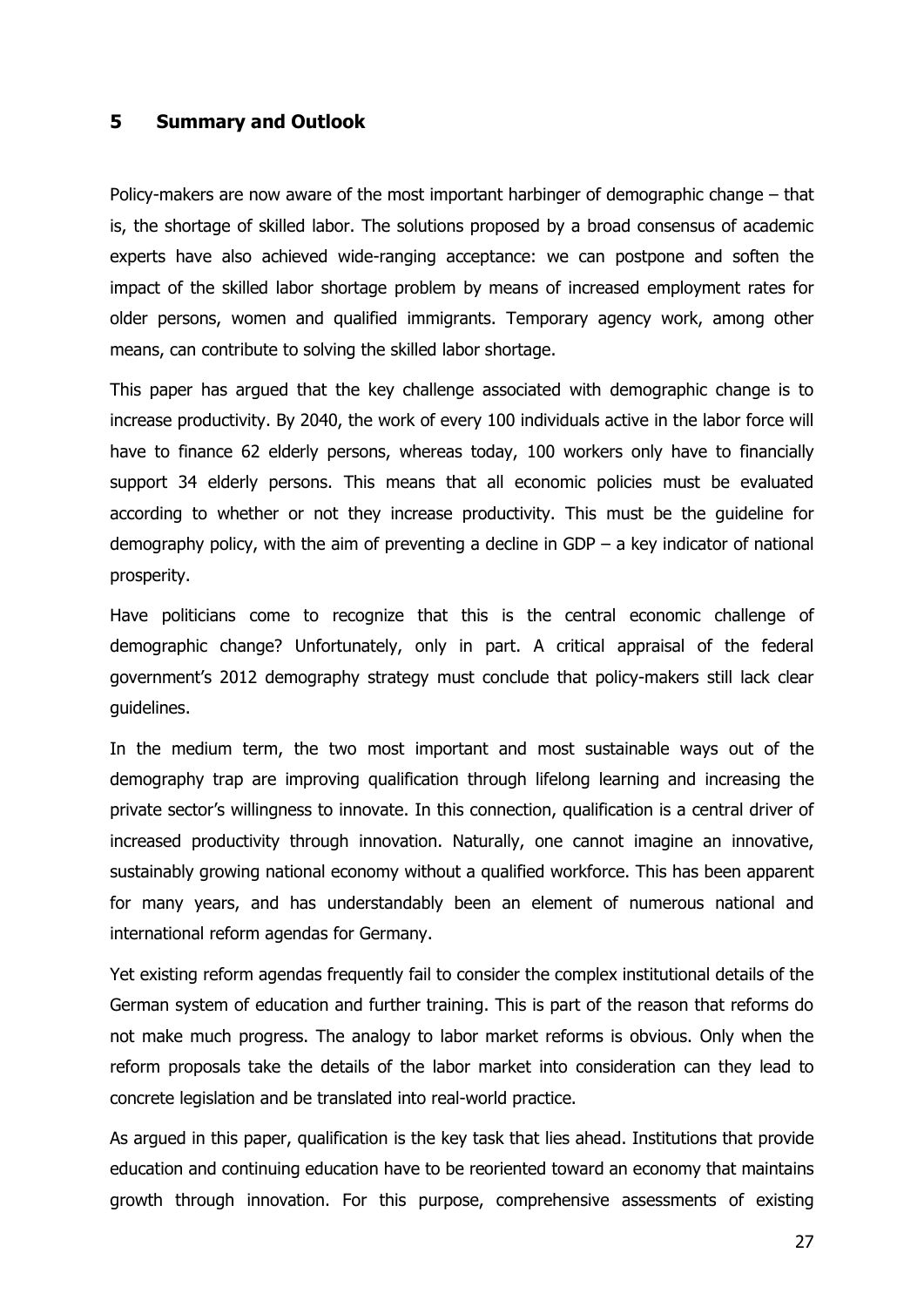institutions of higher education and continuing education must be undertaken. Similarly, when the Germany labor market was being reformed some years ago during the Hartz reforms, policy-makers were able to make good use of analyses that had assessed the effectiveness of various labor market policy measures (see Hagen/Spermann 2004).

Yet the transition from the status quo to modernized institutions of higher education and continuing education for lifelong learning is path full of hurdles. If the hurdles are mastered successfully, Germany will overcome the demographic challenge without losing prosperity. The benchmark is the Agenda 2010 for the labor market. These reforms have contributed to Germany's outstanding position in the labor market in comparison to other nations. What is lacking today is the inclusion in the federal government's demography strategy of an equivalent reform agenda for the institutions of education and further training, an agenda that places a core focus on lifelong learning.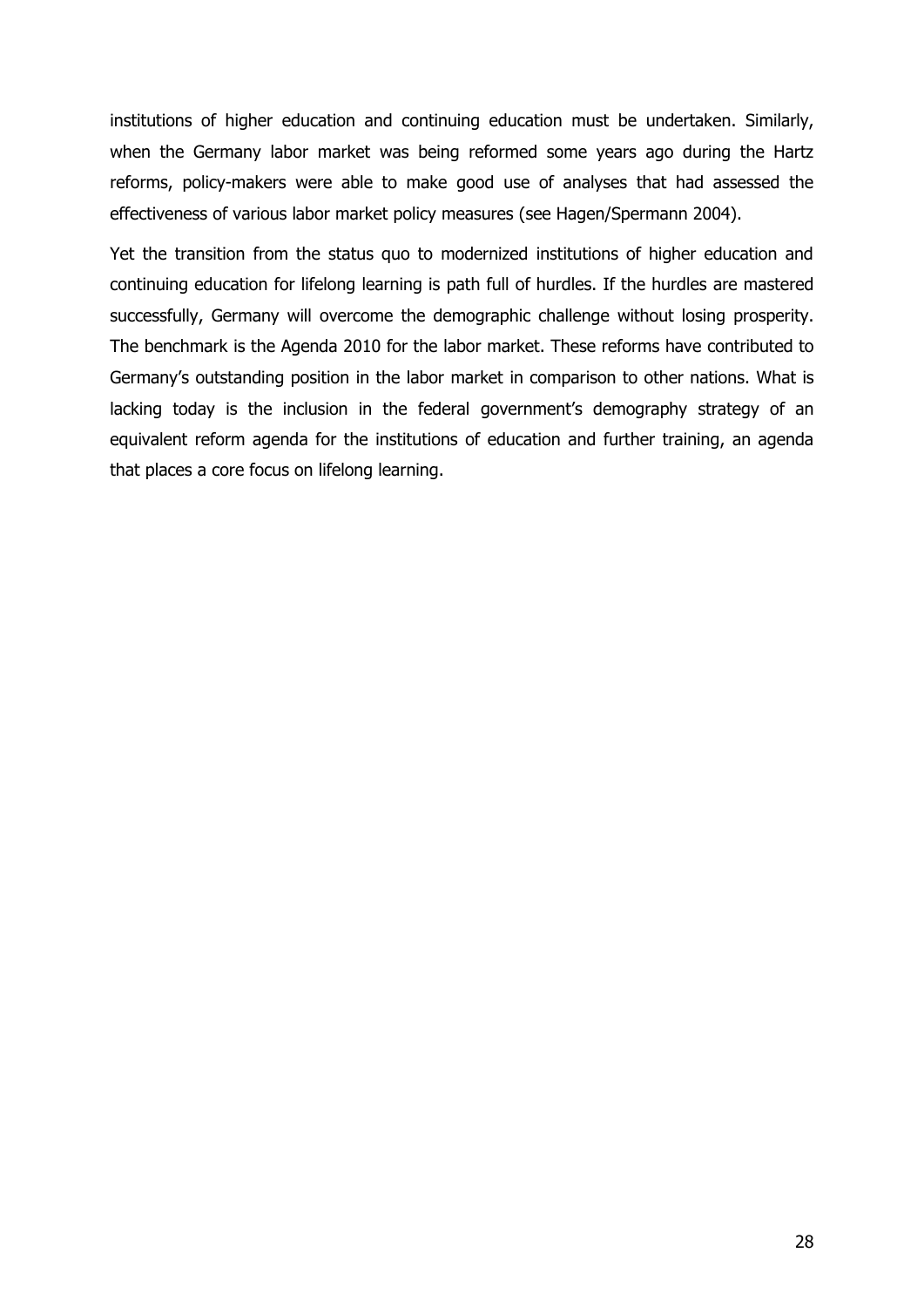#### **6 Bibliography**

Acemoglu, Daron (2009): Introduction to Modern Economic Growth, Princeton University Press, New Jersey.

Acemoglu, Daron and James A. Robinson (2012): Why Nations Fail, New York.

Aghion, Philippe and Peter Howitt (2009): The Economics of Growth, MIT Press, Boston.

Anger, Christina and Wido Geis and Axel Plünnecke (2012): MINT – Frühjahrsreport 2012, 23.5.2012, Köln.

Autor, David and Lawrence F. Katz and Melissa S. Kearney (2006): The Polarization of the U.S. Labor Market, American Economic Review, P.P., 96, 189-194.

Autorengruppe Bildungsberichterstattung (2012): Bildung in Deutschland 2012, Bielefeld.

Berkhout, Ernest and Emina van den Berg (2010): Bridging the Gap, commissioned by Randstad, Amsterdam.

Berkhout, Ernest and Michael Sattinger and Jules Theeuwes and Maikel Volkerink (2012): Into the Gap, commissioned by Randstad, Amsterdam.

Bertelsmann Stiftung (Ed.) (2011): Übergänge mit System, Gütersloh.

BDA – Bundesvereinigung der Deutschen Arbeitgeberverbände (2012): Demografiestrategie nicht zukunftsweisend, Bewertung der Demografiestrategie der Bundesregierung "Jedes Alter zählt" from 25 April 2012, 9 May 2012, Berlin.

Bertelsmann Stiftung (2011): Gesellschaftliche Alterung – eine unterschätzte ökonomische Herausforderung, Policy Brief 2011/4.

Biedenkopf, Kurt and Meinhard Miegel (1982): Wege aus der Arbeitslosigkeit, Arbeitsmarktpolitik in der sozialen Marktwirtschaft.

Boeri, Tito and Jan van Ours (2008): The Economics of Imperfect Labor Markets, Princeton University Press.

Brenke, Karl (2010): Fachkräftemangel kurzfristig noch nicht in Sicht, DIW Wochenbericht Nr. 46/201, 77, 18.11.2010, 2-15.

Bundesagentur für Arbeit (2011a): Perspektive 2025: Fachkräfte für Deutschland, Nuremberg, January 2011.

Bundesagentur für Arbeit (2011b): Arbeitsmarktmonitor Juni 2011, SU III 01 Intern der BA. Bundesagentur für Arbeit (2011c): BA press release of 19.07.2011.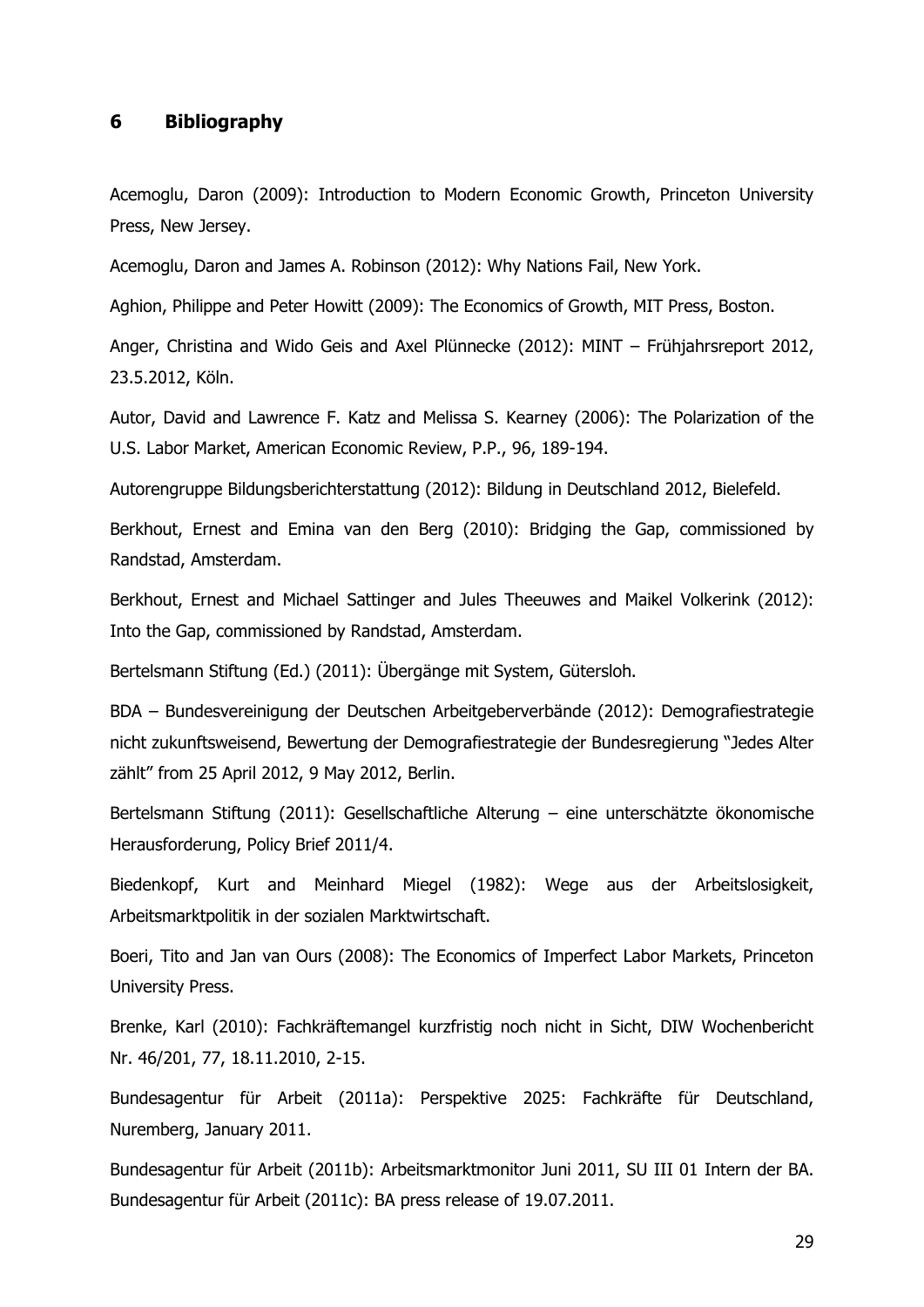Bundesagentur für Arbeit (2012a): Arbeitsmarkt in Zahlen – Beschäftigungsstatistik, 20.1.2012, Sozialversicherungspflichtige Beschäftigte (SvB) am Arbeitort (AO) im Wirtschaftszweig "Überlassung von Arbeitskräften", Nuremberg.

Bundesagentur für Arbeit (2012b): Der Arbeitsmarkt in Deutschland, Zeitarbeit in Deutschland – Aktuelle Entwicklungen, Arbeitsmarktberichterstattung – July 2012, Nuremberg.

Bundesministerium des Innern (2011): Demografiebericht, Berlin.

Bundesministerium des Innern (2012): Jedes Alter zählt, Demografiestrategie der Bundesregierung, Berlin.

Council of the European Union (2012): Council Recommendation on the National Reform Programme 2012 of Germany and delivering a Council opinion on the Stability Programme of Germany, 2012-2016, Brussels, 6 July 2012.

Dietz, Martin and Ulrich Walwei (2011): Germany – No Country for Old Workers?, Zeitschrift für Arbeitsmarktforschung, 44, 363-376.

Drucker, Peter F. (2008): The Essential Drucker, London.

Freeman, Richard (2006): Is a Great Labor Shortage Coming? Replacement Demand in the Global Economy, NBER Working Paper No. 12541, Cambridge.

Fuchs, Johann and Markus Hummel and Sabine Klinger and Eugen Spitznagel and Susanne Wanger and Gerd Zika (2010): Entwicklung des Arbeitsmarktes 2010: Die Spuren der Krise sind noch länger sichtbar, IAB-Kurzbericht No. 3/2010, Nuremberg.

Fuchs, Johann and Gerd Zika (2010): Demografie gibt die Richtung vor, IAB-Kurzbericht Nr. 12/2010, Nuremberg.

Gratton, Linda (2011): The Shift, London.

Hagen, Tobias and Alexander Spermann (Ed.) (2004): Hartz-Gesetze – Methodische Ansätze zu einer Evaluierung, ZEW Wirtschaftsanalysen, Band 74, Baden-Baden.

Heckman, James J. and Seong Hyeok Moon and Rodrigo Pinto and Peter Savelyev and Adam Yavitz (2010): A New Cost-Benefit and Rate of Return Analysis for the Perry Preschool Program: A Summary, IZA Policy Paper No. 17.

Heckman, James J. and Tim Kautz (2012): Hard Evidence on Soft Skills, IZA DP No. 6580.

Institut der deutschen Wirtschaft (2011): Handlungsfelder der Fachkräftesicherungspolitik, Köln, January 2011.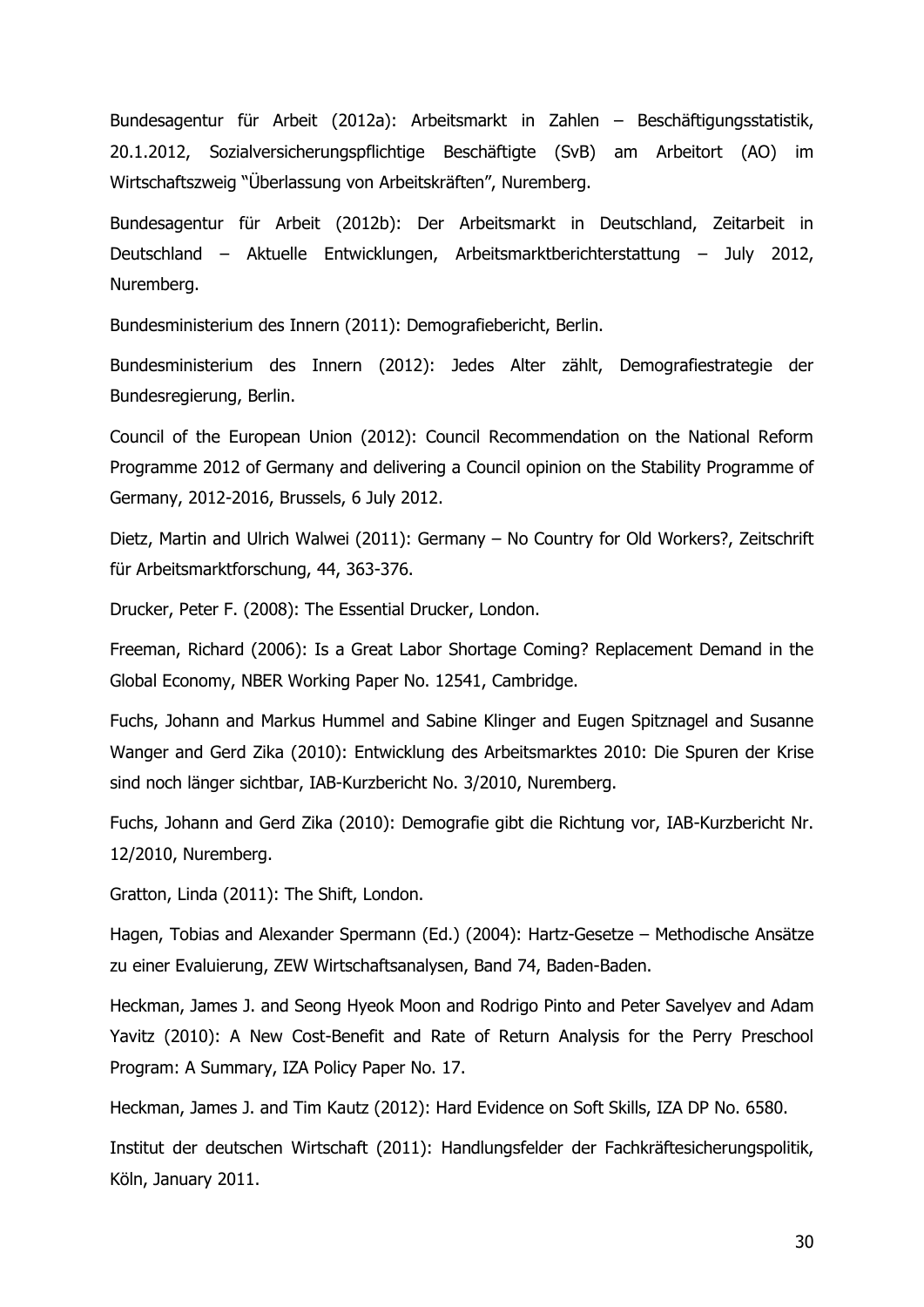International Monetary Fund (2012): Germany, IMF Country Report No. 12/161.

Kappler, Marcus and Holger Bonin and Andreas Sachs (2011): Forschungsbericht "Wertschöpfungseffekte der Fachkräftesicherung," Mannheim.

Klieme, Eckhard and Cordula Artelt and Johannes Hartig and Nina Jude and Olaf Köller and Manfred Prenzel and Wolfgang Schneider and Petra Stanat (Ed.) (2010): PISA 2009, Bilanz nach einem Jahrzehnt, Münster/New York/Munich/Berlin.

OECD (2011a): Bildung auf einen Blick 2011, Paris.

OECD (2011b): Employment Outlook, Paris.

OECD (2012): OECD Wirtschaftsberichte: Deutschland 2012, Paris.

Randstad (2012a): Randstadpolitikbrief, Schwerpunkt: Generation 50plus, Issue 29 from June 2012, Eschborn. [http://www.randstad.de/ueber-randstad/presse-und](http://www.randstad.de/ueber-randstad/presse-und-aktuelles/pressedownload/publikationen)[aktuelles/pressedownload/publikationen](http://www.randstad.de/ueber-randstad/presse-und-aktuelles/pressedownload/publikationen)

Randstad (2012b): Randstadpolitikbrief, Schwerpunkt: Migration, Issue 28 from February 2012, Eschborn. <http://www.randstad.de/ueber-randstad/presse-und-aktuelles/pressedownload/publikationen>

Sachverständigenrat zur Begutachtung der gesamtwirtschaftlichen Entwicklung (2002): Zwanzig Punkte für Beschäftigung und Wachstum, Jahresgutachten 2002/2003, Wiesbaden.

Sachverständigenrat zur Begutachtung der gesamtwirtschaftlichen Entwicklung (2006): Widerstreitende Interessen – ungenutzte Chancen, Jahresgutachten 2006/2007, Wiesbaden.

Sachverständigenrat zur Begutachtung der gesamtwirtschaftlichen Entwicklung (2008): Die Finanzkrise meistern – Wachstumskräfte stärken, Jahresgutachten 2008/2009, Wiesbaden.

Sachverständigenrat zur Begutachtung der gesamtwirtschaftlichen Entwicklung (2011): Herausforderungen des demografischen Wandels – Expertise im Auftrag der Bundesregierung, Wiesbaden, Mai 2011.

Schmid, Günther (2010): Non-standard employment and labor force participation, A comparative view of the recent development in Europe, in: Berkhout, Ernest and Emina van den Berg (2010): Bridging the Gap, Seo Economic Research, commissioned by Randstad, Amsterdam.

Schwaab, Markus-Oliver (2009): Auswirkungen des demografischen Wandels auf die Zeitarbeit, in: Schwaab, Markus-Oliver and Ariane Durian (Ed.), Zeitarbeit, Wiesbaden, 153- 161.

Sinn, Hans-Werner (2011): Der Migrationssturm, IFO Standpunkt No. 123 from 7.6.2011.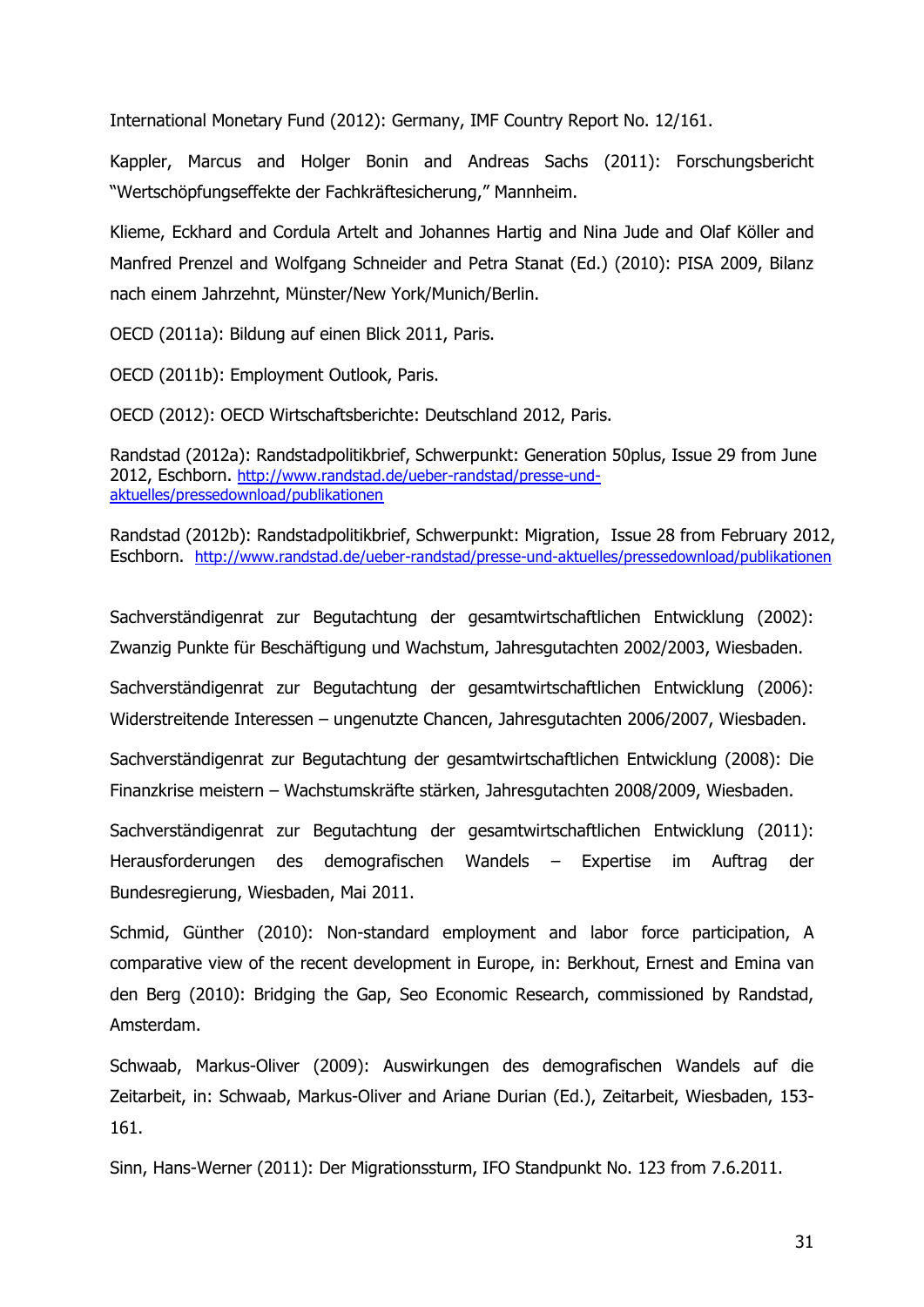Spermann, Alexander (2009): Qualifizierung von Zeitarbeitnehmern - das Beispiel der Randstad Akademie, in: Schwaab, Markus-Oliver and Ariane Durian (Ed.), Zeitarbeit, Wiesbaden, 193–206.

Spermann, Alexander (2011): The New Role of Temporary Agency Work in Germany, IZA Discussion Paper No. 6180, Bonn.

Spermann, Alexander (2012): Die neue Rolle der Zeitarbeit für den Arbeitsmarkt, in: Bouncken, Ricarda B. and Lutz Bellmann and Manfred Bornewasser (Ed.), Beiträge zur Flexibilisierung, Volume 3, Munich and Mering, Die neue Rolle der Zeitarbeit in Deutschland, 203–224.

Spitz-Oener, Alexandra (2006): Technical Change, Job Tasks, and Rising Educational Demands: Looking outside the Wage Structure, Journal of Labor Economics, 24, 235–270.

Statistisches Bundesamt (2009): Bevölkerung Deutschlands bis 2060, 12. Koordinierte Bevölkerungsvorausberechnung, Wiesbaden.

Statistisches Bundesamt (2011): Ein Fünftel der Bevölkerung in Deutschland hatte 2010 einen Migrationshintergrund, Press release from 26.9.2011.

Stiglitz, Joseph (2006): Making Globalisation Work, New York.

Vbw - Vereinigung der Bayerischen Wirtschaft (Ed.) (2008): Arbeitslandschaft 2030 – Eine Studie der Prognos AG, Basel, 2008

Vbw – Vereinigung der Bayerischen Wirtschaft (Ed.) (2011): Bildungsreform 2000 – 2010 – 2020, Jahresgutachten 2011.

Wössmann, Ludger (2007): Letzte Chance auf gute Schulen, Munich.

Zimmermann, Klaus F. (2010): Deutschland braucht auf Dauer Fachkräfte – auch durch Zuwanderung, DIW Wochenbericht No. 46/2010, 77, 18.11.2010, 28.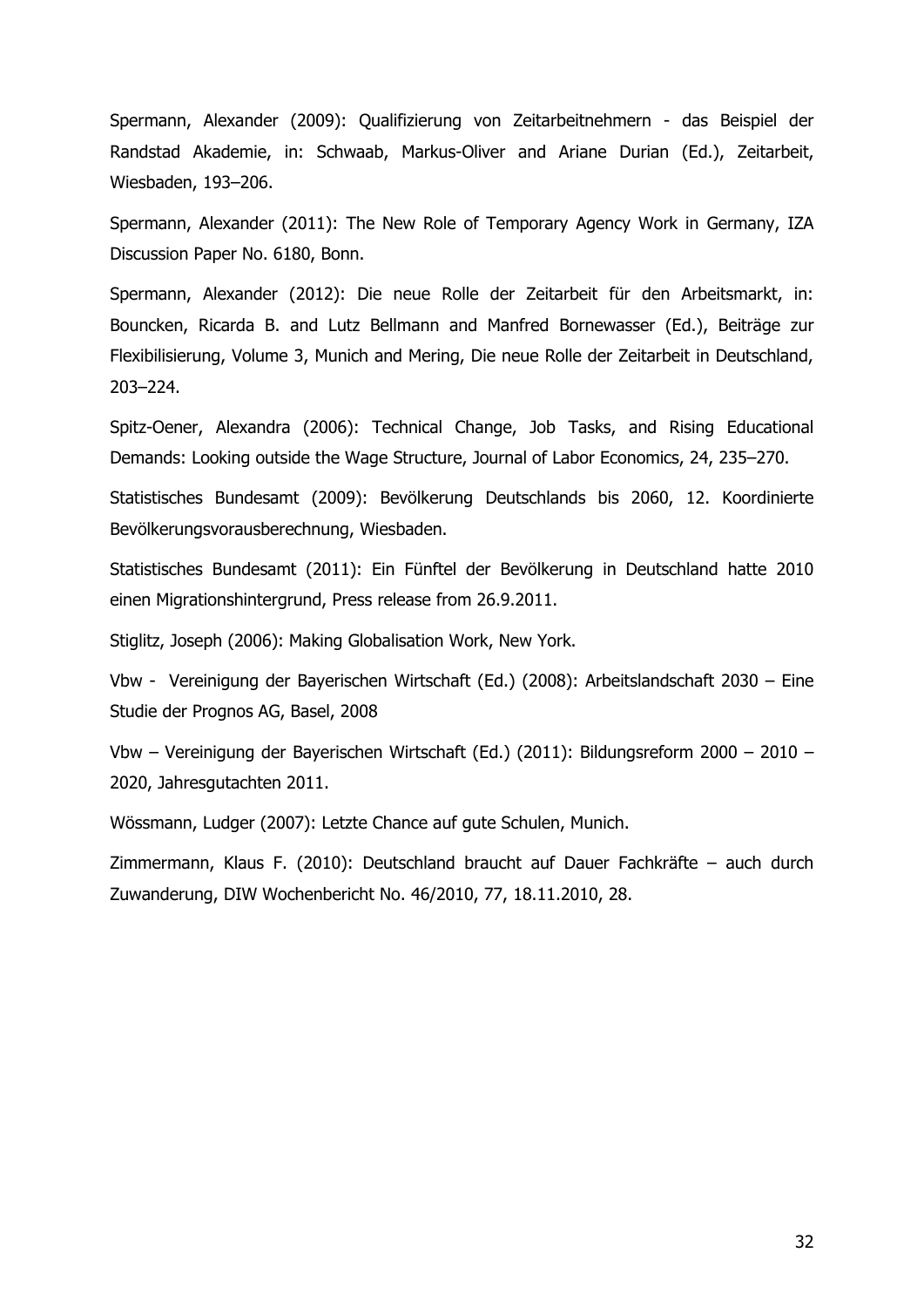#### **Table A1: Overview of studies of the workforce and skilled labor shortage**

| <b>Study</b>                                                                | <b>Scale</b>                                                                               | <b>Solutions and Areas of Action</b>                  |                                                                                                                                                                                         |                                   |                                                                                                                       |                                                                             |
|-----------------------------------------------------------------------------|--------------------------------------------------------------------------------------------|-------------------------------------------------------|-----------------------------------------------------------------------------------------------------------------------------------------------------------------------------------------|-----------------------------------|-----------------------------------------------------------------------------------------------------------------------|-----------------------------------------------------------------------------|
|                                                                             | Labor gaps or<br><b>Labor Force</b><br><b>Potential (LFP)</b>                              | <b>Increasing employment</b>                          |                                                                                                                                                                                         | <b>Increasing</b><br>productivity | <b>Flexibilization</b><br>of the labor<br>market                                                                      |                                                                             |
|                                                                             |                                                                                            | <b>Working hours</b>                                  | <b>Labor participation</b>                                                                                                                                                              | <b>Immigration</b>                |                                                                                                                       |                                                                             |
| <b>Prognos AG: "Labor</b><br>Landscape 2030"                                | 2030: Labor gap of<br>von 5.5 to 7 million<br>persons                                      | Extending weekly<br>working hours                     | Increasing participation<br>of women and older<br>persons                                                                                                                               | Immigration of<br>skilled workers | Increasing<br>participation in<br>education                                                                           | More flexible<br>occupational<br>orientation                                |
| <b>Federal</b><br><b>Employment</b><br><b>Agency:</b><br>"Perspective 2025" | 2050: LFP falls to 27<br>million                                                           | Extending working<br>hours for full-time<br>employees | Increasing participation<br>of women, those over<br>55 years of age and<br>part-time employees<br>and reducing school<br>dropouts and dropouts<br>from higher education<br>and training | Immigration of<br>skilled workers | Promoting training<br>and qualification as<br>well as increasing<br>labor market<br>transparency<br>(better matching) | Controlling taxes<br>and fees                                               |
| <b>Berkhout/van Berg:</b><br>"Bridging the Gap"                             | 2050: Labor gap in<br>the EU-27 states of<br>15% (to 19%) or 35<br>(to 37) million persons |                                                       | Increasing the labor<br>market participation<br>rate                                                                                                                                    | Promoting<br>migration            | Increasing real<br>productivity per<br>worker                                                                         | The "Flexicurity"<br>model (flexible<br>employment plus<br>income security) |
| <b>Bertelsmann</b><br><b>Stiftung: "Societal</b><br>Aging "                 |                                                                                            | Extending working<br>life                             | Increasing the labor<br>market participation<br>rate                                                                                                                                    | Increasing<br>immigration         | Increasing<br>education and<br>continuing<br>education                                                                |                                                                             |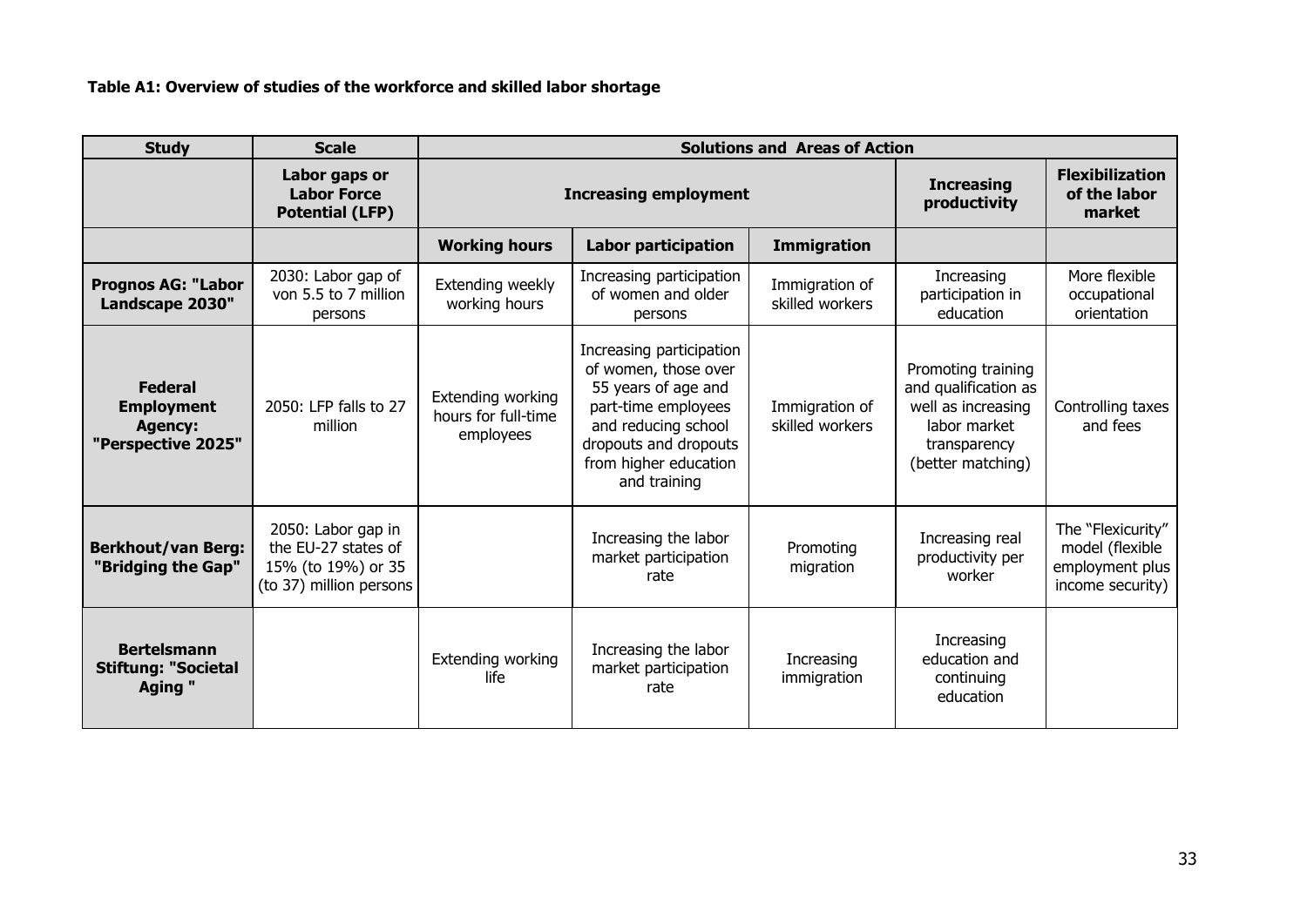| <b>German Council of</b><br><b>Economic Experts:</b><br>"Challenges of<br>demographic<br>change" | 2060: Decline of the<br>LFP in Germany from<br>43 million to 31<br>million           | Prolonging the<br>work-week                            | Increasing the labor<br>market participation<br>rate                                                          | Increasing<br>immigration of<br>qualified workers | Increasing<br>education and<br>continuing<br>education                                                                                                                                              | Flexible working<br>hours models |
|--------------------------------------------------------------------------------------------------|--------------------------------------------------------------------------------------|--------------------------------------------------------|---------------------------------------------------------------------------------------------------------------|---------------------------------------------------|-----------------------------------------------------------------------------------------------------------------------------------------------------------------------------------------------------|----------------------------------|
| <b>IW Study</b>                                                                                  | 2060: Decline of the<br>LFP in Germany from<br>50 million (2008) to<br>34-38 million | Increasing annual<br>working hours and<br>working life | Increasing the birth<br>rate and labor market<br>participation rate                                           | Increasing<br>immigration by<br>qualified workers | Reducing<br>educational poverty,<br>making higher<br>qualification easier,<br>improving labor<br>market access for<br>migrants, enabling<br>lifelong learning,<br>increasing<br>innovation strength |                                  |
| <b>ZEW Study</b>                                                                                 | 2025: 2.5 million<br>fewer persons than in<br>the 2014 reference<br>scenario         | Prolonging the<br>work-week                            | Increasing the labor<br>market participation<br>rate for older persons<br>and women to the level<br>in Sweden | Increasing<br>immigration by<br>qualified workers |                                                                                                                                                                                                     |                                  |

#### **Sources:**

Study by Prognos AG on behalf of the Bavarian Industry Association (2008): Labor Landscape 2030, A Study by the Prognos AG, Basel. Study by the Federal Employment Agency - BA (2011): Perspective 2025: Skilled labor for Germany, Nuremberg. Bridging the Gap study - Berkhout, Ernest and Emina van den Berg (2010): Bridging the Gap, Amsterdam. Study by the Bertelsmann Stiftung (2011): Societal aging – an underestimated economic challenge , Policy Brief 2011/4 German Council of Economic Experts (2011): Challenges of demographic change – Expert report commissioned by the Federal government, Wiesbaden. IW Study: Institute for German Economic Research (2011): Action areas for policies to secure skilled labor, Cologne, January 2011. ZEW Study: Research report: "Effects of securing skilled labor on value creation" (see Kappler et al. 2011).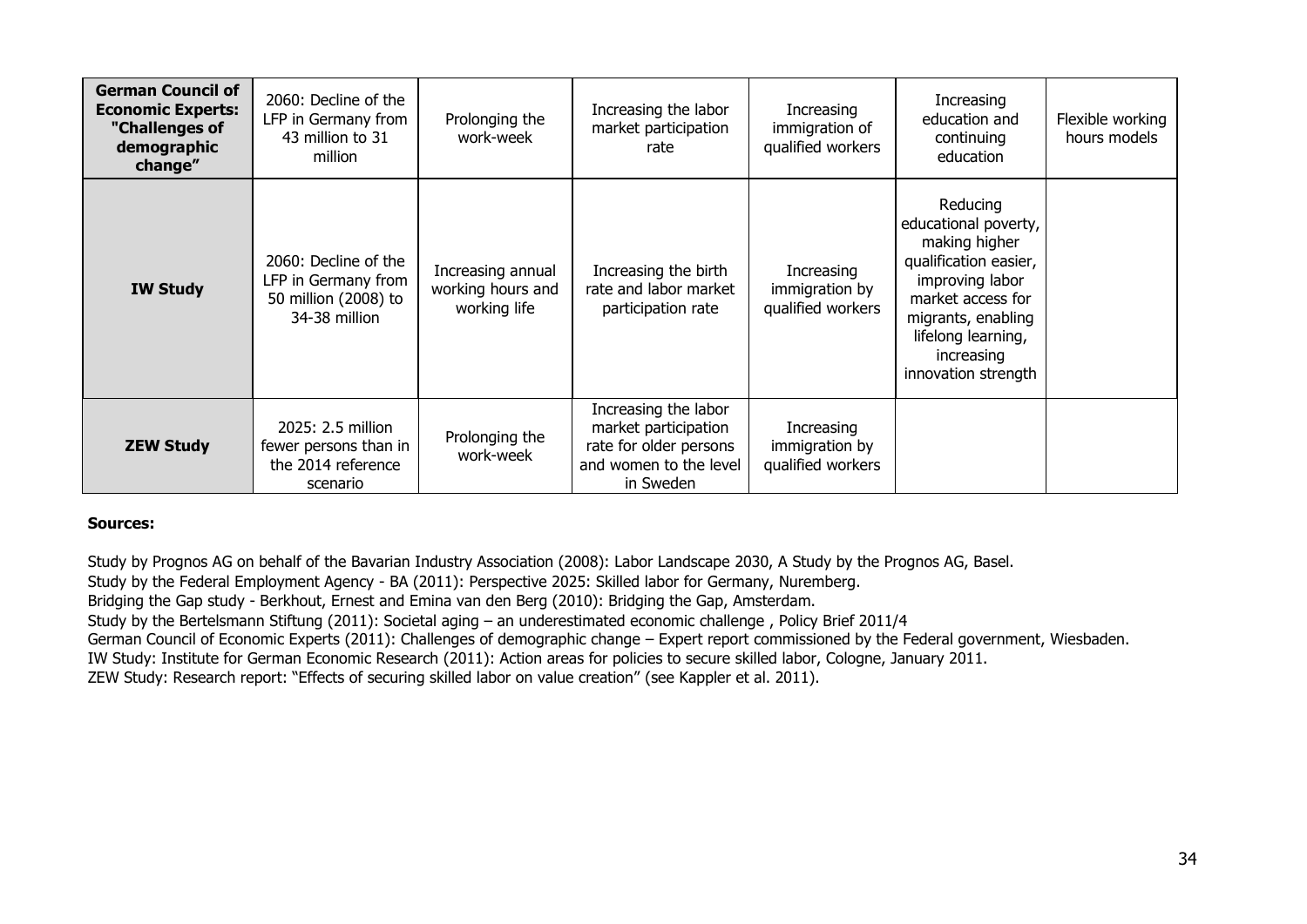

# **Figure A1: Labor force participation rate in Germany (2000–10)**

Source: OECD Employment and Labour Market Statistics (Employment/Population ratio)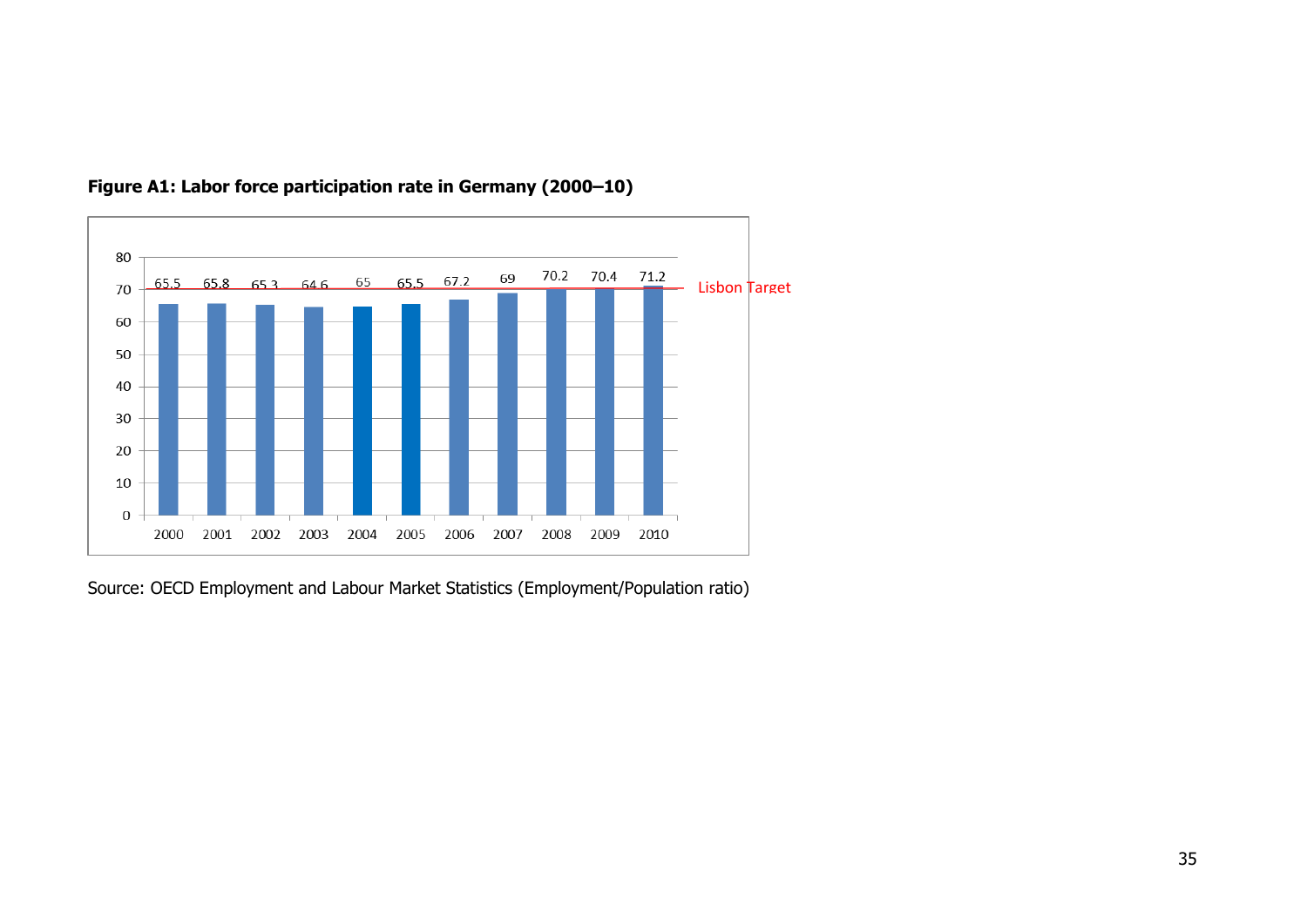



Source: OECD Employment and Labour Market Statistics (Employment/Population ratio)